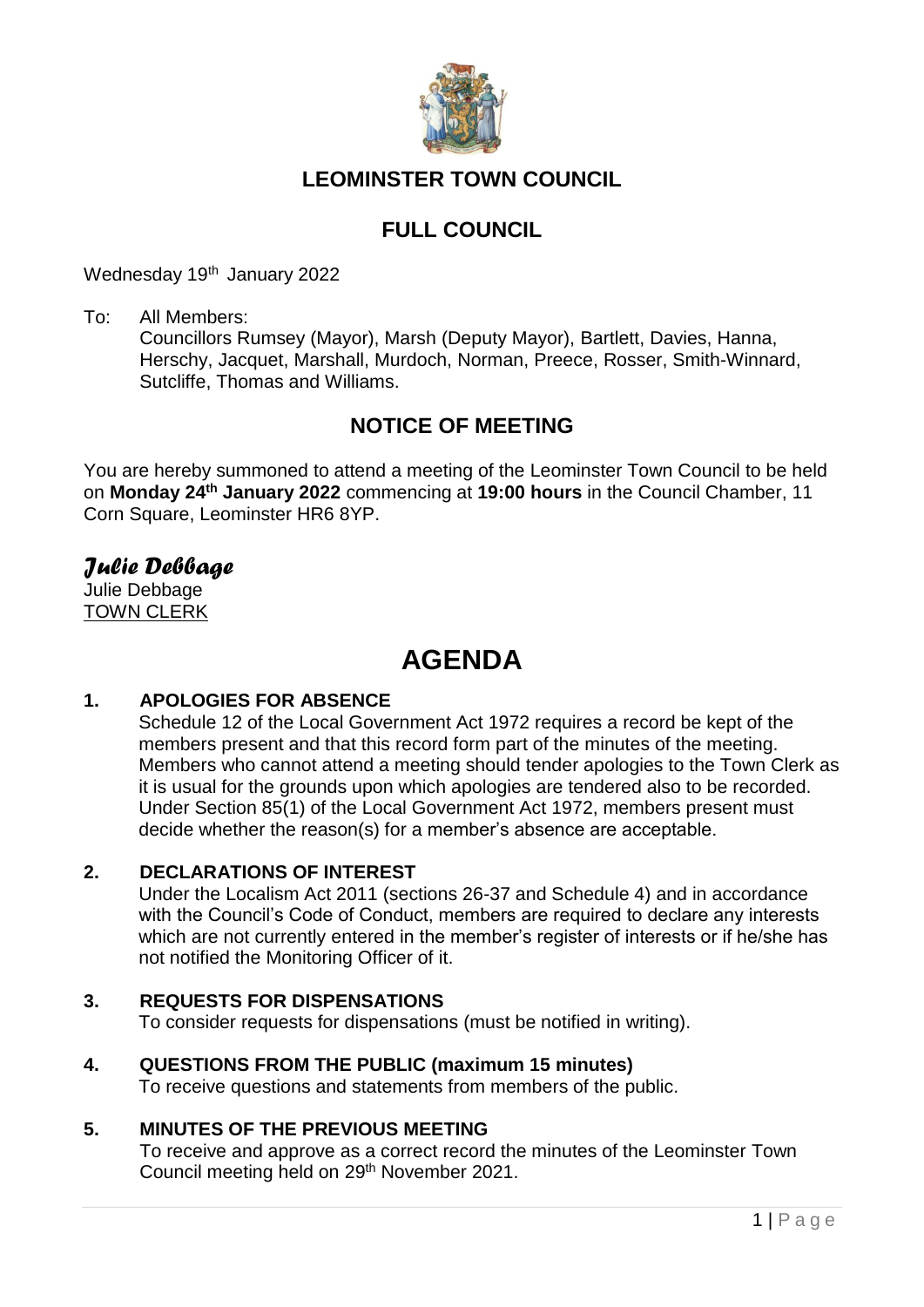# **6. GENERAL POWER OF COMPETENCE**

To note the following requirements for General Power of Competence:

Councils in England were given the GPC or 'power of first resort', as a result of the Localism Act 2011

s1-8. They may do 'what any individual generally may do' so long as it is lawful but they **must** meet two criteria to be eligible.

- At least two thirds of the total number of councillors must be elected.
- The clerk must hold one of two qualifications:
	- CiLCA (Certificate in Local Council Administration)
	- A level 4 qualification such as CertHE or Local Policy or Community Engagement & Governance.

At the meeting of the Full Council, if it decides that it is eligible, a resolution must be made and recorded in the minutes. At the next annual meeting after the election, it must review the decision and make a new resolution if the criteria remain to be met.

**(a)** To agree that Leominster Town Council meets the criteria for eligibility.

**(b)** To agree to adopt the General Power of Competence.

#### **7. CLERKS REPORT**

To receive the Clerk's Report on matters outstanding that may not appear on the agenda.

#### **8. COMMITTEE PREFERENCES**

To consider committee preferences for Cllr Jacquet.

#### **9. FINANCES**

- **(a) Accounts paid and invoices for payment**  To receive an accounts paid and invoices for payment statement.
- **(b) Income and Expenditure Report Month 9** To consider the Income and Expenditure Report for Month 9 and accompanying notes.
- **(c) Risk Register –** To consider adoption of the updated Governance and Management Risk Register. Please see supporting documents.

#### **10. BUDGET 2022/23**

To consider the adoption of the draft budget for 2022/23. Please see supporting documents.

#### **11. PRECEPT 2022/23**

To consider the recommendation from the Budget Task & Finish Group that a precept of £598,117 be requested from Herefordshire Council for 2022/23. This would result in a Band D charge of £164.18.

#### **12. CCTV REVENUE FUNDING 2022/23**

To consider the request, from Herefordshire Council, for the contribution towards CCTV in Leominster for 2022/23. Please see supporting documents.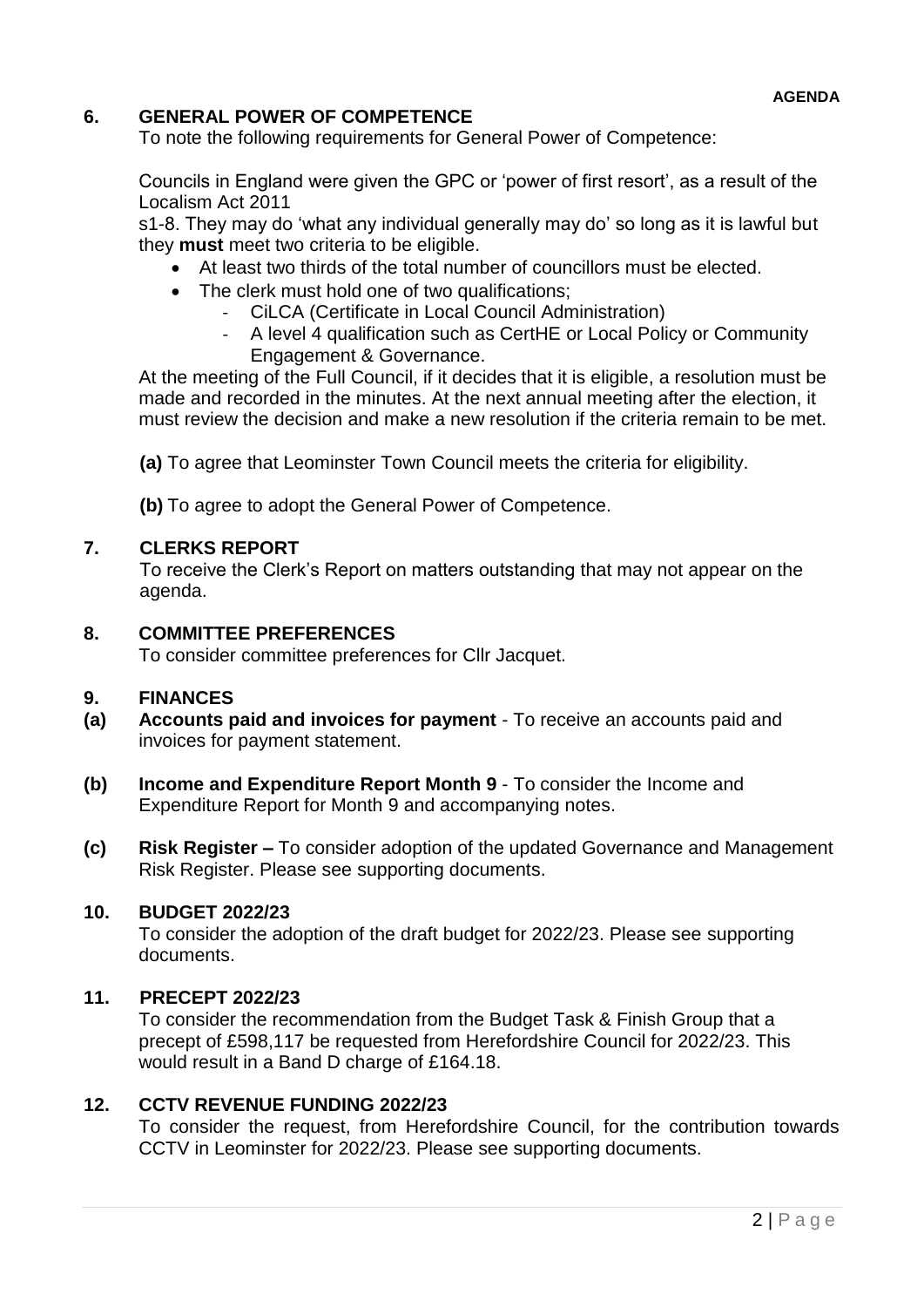**AGENDA**

**13. TRAINING AND DEVELOPMENT POLICY** – To consider adopting the attached Training and Development Policy.

# **14. REPORTS**

To receive update reports from:

- Representatives on outside bodies (verbal)
- Herefordshire Council Ward Members (text)

# **15. CONFIDENTIAL ITEMS**

Certain items are expected to include the consideration of exempt information and the Finance Committee is, therefore, recommended to resolve "That, in accordance with Section 100A(4) of the Local Government Act 1972, the public be excluded during the discussion of the matters referred to in the items listed below, on the grounds that they involve the likely disclosure of exempt information, as defined in the respective paragraph of Part 1 of Schedule 12A of the Act, and the public interest in maintaining the exemption outweighs the public interest in disclosing the information".

- **(a) Grant Applications**  To consider any grant applications.
- **(b) Staff Update report**  To note the clerk's verbal update report.
- **(c) Capability Policy** To consider adopting the Capability Policy.
- **(d) High Street Heritage Action Zone** To consider undertaking delivery of the HSHAZ Community Engagement projects and charging Herefordshire Council for the total costs – including staff time. If undertaking is agreed, to consider the procurement suggestions listed for each project.

# **16. DATE OF NEXT MEETING**

The next Town Council meeting will be held on Monday 28<sup>th</sup> March 2022 commencing at 19:00 hours in the Council Chamber, 11 Corn Square, Leominster HR6 8YP.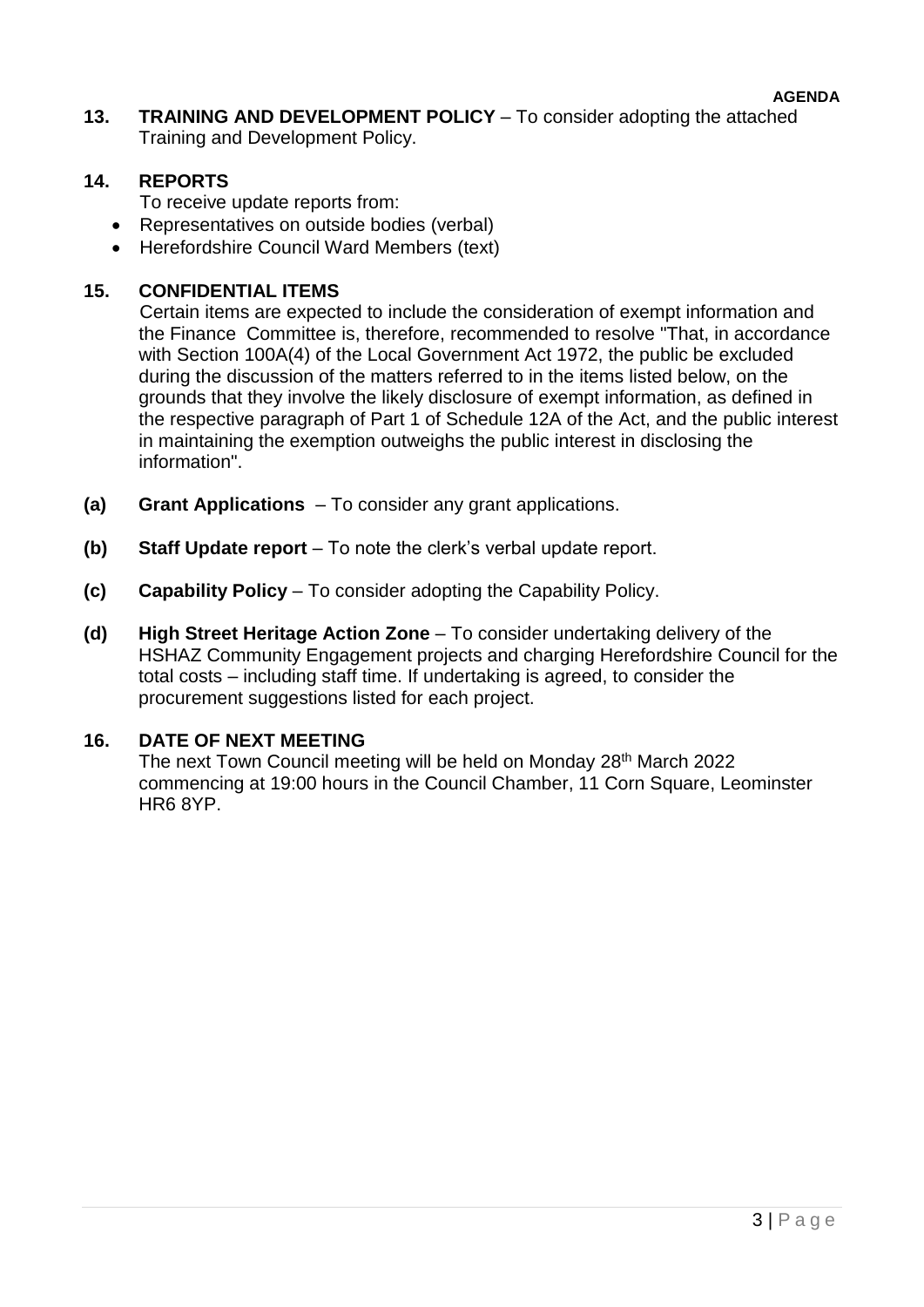# **LEOMINSTER TOWN COUNCIL**

Minutes of the Leominster Town Council Meeting held on Monday 29<sup>th</sup> November 2021 commencing at 19:00 hours in the Council Chamber, 11 Corn Square, Leominster HR6 8YP

**MEMBERS PRESENT:** Councillors Rumsey (Mayor), Marsh (Deputy Mayor), Bartlett, Davies, Hanna, Herschy, Marshall, Murdoch, Norman, Preece, Smith-Winnard, Sutcliffe (19:03), Thomas, and Williams.

# **OFFICERS PRESENT:** Town Clerk

**ALSO PRESENT:** Ward Cllr Stone, a member of the press and 4 members of the public.

#### **69/21 APOLOGIES FOR ABSENCE**

No apologies for absence were received.

#### **70/21 DECLARATIONS OF INTEREST**

Cllr. Thomas declared that he knew Chris Cooke, an applicant for Co-option.

#### **71/21 REQUESTS FOR DISPENSATIONS**

No requests for dispensation had been received.

#### **72/21 CO-OPTION**

Two prospective candidates applied to be co-opted on to Leominster Town Council following the resignation of a previous Councillor. No election had been called. Each candidate gave a brief personal statement during the meeting. Following the completion of the personal statements, a vote was taken as to which candidate to appoint. Council **RESOLVED** to formally co-opt Virginie Jacquet on to Leominster Town Council to represent the South Ward.

Cllr Jacquet signed her Declaration of Acceptance of Office, which was received by the Proper Officer.

# **73/21 QUESTIONS FROM THE PUBLIC**

There were four members of the public present. The following questions were raised:

- Leominster Town Football Club The club has recently suffered a lot of antisocial behaviour at their pitches on Bridge Street, next to the sports centre. There is also an ongoing issue with dog fouling on the pitches, with only one currently being fenced off. The club don't have any men's changing facilities at the moment and would be interested in a transfer of the building on site if possible so that it can be developed to provide improved facilities. Cllr. Rosser will supply the clerk with contact details for the club.
- Ducking Stool A member of the public raised concerns to the Town Council on the use of the Ducking Stool to promote the built heritage of Leominster. At a time when women and girls are experiencing high levels of violence, why are local tourism organisations utilising this as a method of attracting visitors to the town? Does the community want to be promoted like this at a time where male violence against women and girls is receiving national attention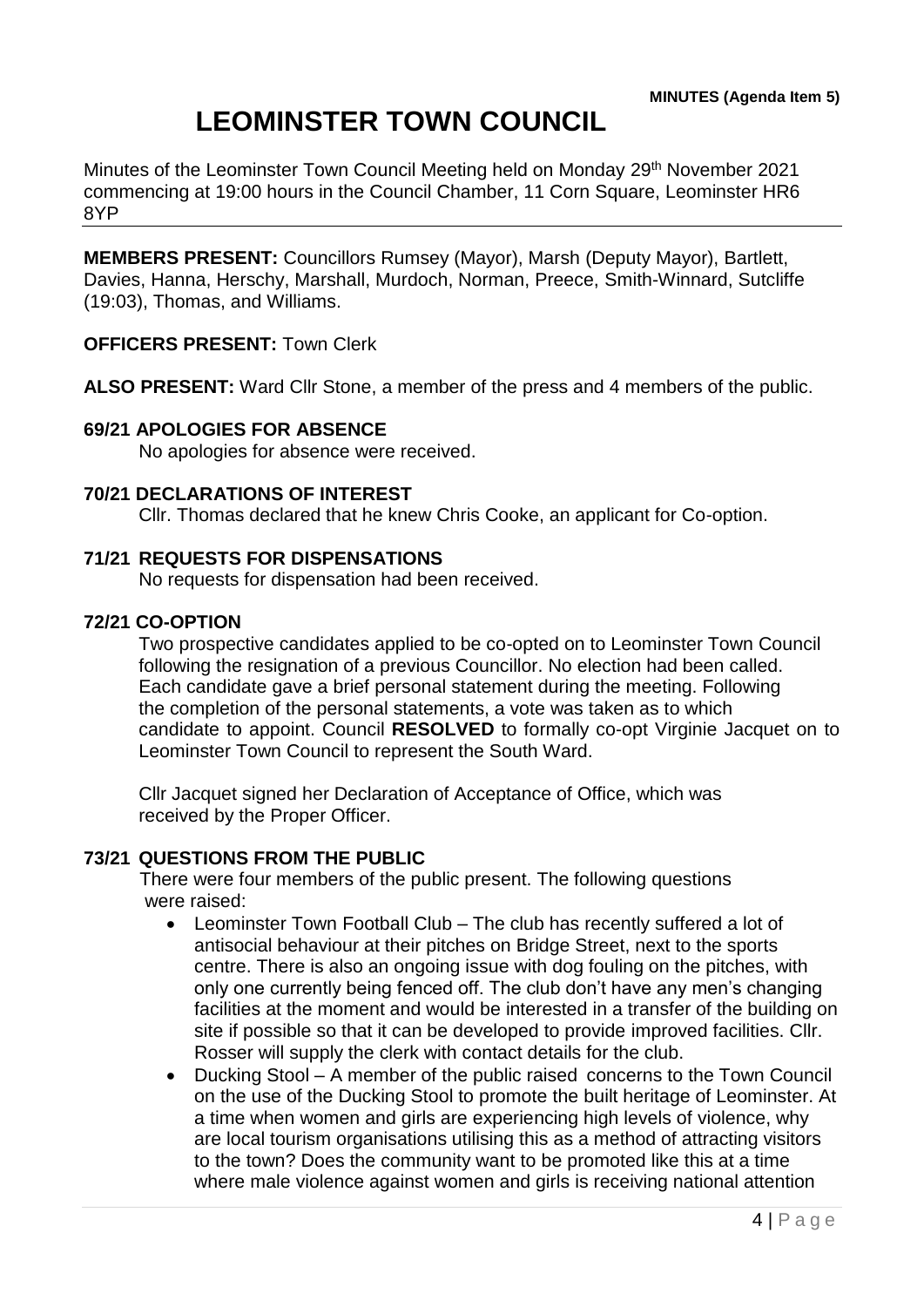and government promises of it being addressed in various ways? Following a discussion, it was suggested that the issues could be addressed by the interpretation materials that accompany the ducking stool and related literature could be used to highlight this ongoing issue. It was suggested that the Cultural Consortium Programme of cultural events in the town could also be used to raise awareness. The town clock also displays a ducking stool and it was pointed out that as it is currently broken and the maker is no longer trading, it was likely to be part of the High Street Heritage Action Zone Corn Square and public realm improvements. The clerk will investigate this further.

 A member of the public raised concerns about the condition of the Royal Oak Hotel and the road conditions on West Street, Broad Street and High Street. The clerk had reported concerns to building control at Herefordshire Council was suggested that the public realm improvements may cover some of these areas but that issues should be reported to Herefordshire Council through Balfour Beatty.

# **74/21 MINUTES OF THE PREVIOUS MEETING**

Council **RESOLVED** that the minutes of the Leominster Town Council meeting held on 27<sup>th</sup> September 2021 be agreed and signed as a correct record.

# **75/21 CLERK'S REPORT**

Council noted the following Clerk's Report:

- Christmas lights Several complaints have been received regarding the Christmas lights about both faults and quality. The faults are reported as soon as we are aware. The recent stormy weather and vandalism have both contributed to lights being out but the main entrance lighting on South Street didn't work from the beginning.
- Through the Wardrobe The clerk asked for volunteers to help manage the event.
- Christmas meal Anyone wishing to attend would need to pay £5 deposit to the clerk to secure the booking.

# **76/21 FINANCES**

- **(a) Accounts Paid and Invoices for Payment –** It was **RESOLVED** to ratify the payment of invoices for September, October and November 2021, as outlined on the payment statements provided.
- **(b) Income & Expenditure Report Month 7** Council **RESOLVED** to accept the Income & Expenditure Report for Month 7 and accompanying notes.
- **(c) Budget Update –** A verbal update was given to committee by the clerk and the Chair. It was noted that the tax base had increased by 197 for 2022/23 and a number of options for the precept request were outlined. This will be submitted at the next Full Council meeting on 24th January 2022 following the final meeting of the Budget Working Group.
- **(d) Transfer of bank account balances –** It was **RESOLVED** to move a portion of the bank account balance to the savings account with the Finance Assistant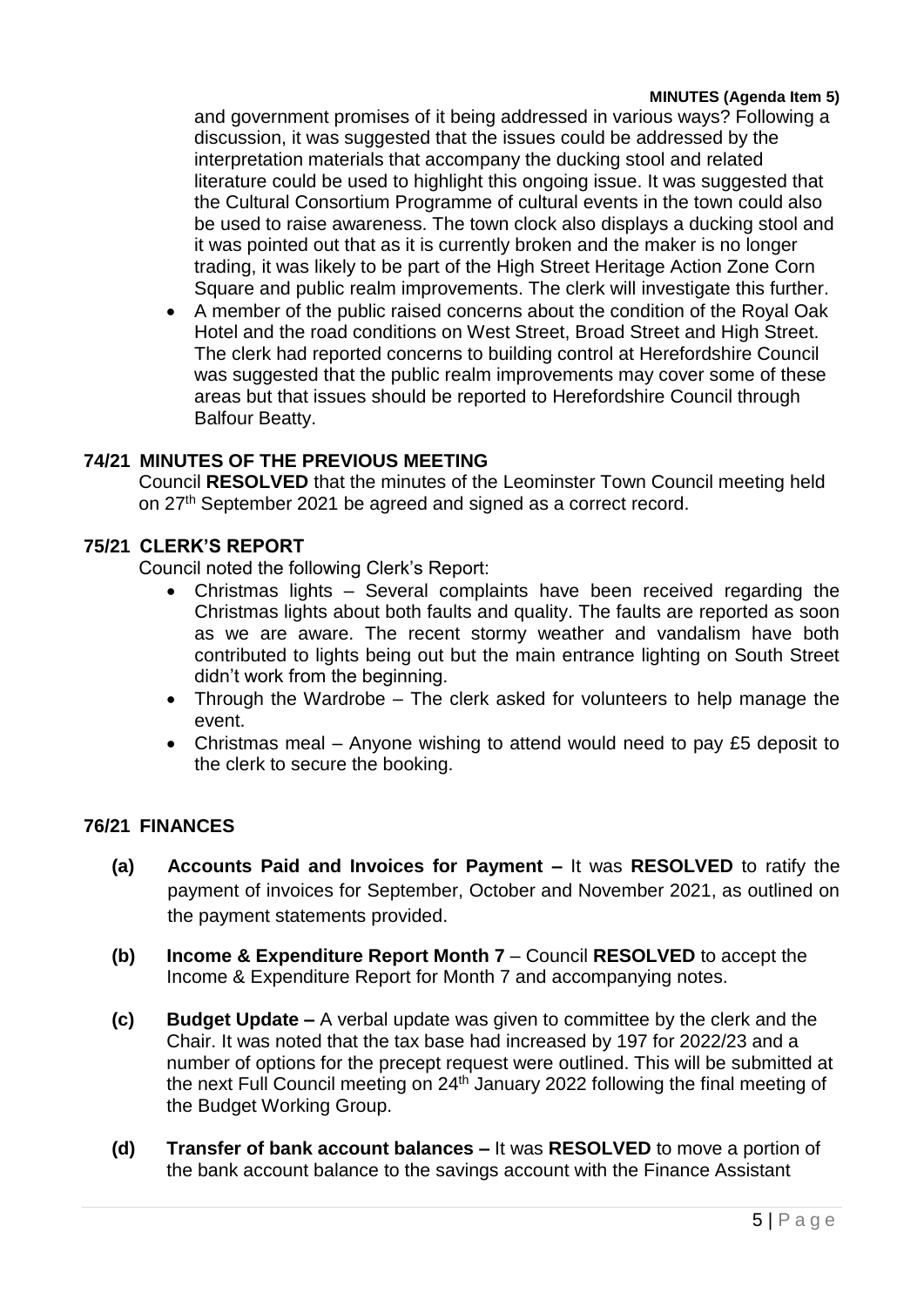setting up a monthly check to ensure that there are enough funds in the current account to cover expenditure. It was also **RESOLVED** that the clerk would check the amount that the bank guarantees and research opening another account to spread the risk.

# **77/21 GRANTS**

- **(a) Welcome Back Fund**  Council noted that the delivery of the first project, the Through the Wardrobe Free Event, had begun and would be completed by the end of December.
- **(b) Great Places to Visit Fund**  Following discussion, it was **RESOLVED** to sign the Deed of the Service Level Agreement for the Great Places to Visit Fund.
- **78/21 CULTURAL CONSORTIUM MEMORANDUM OF UNDERSTANDING** It was **RESOLVED** to approve the agreement for signature.

# **79/21 MODEL PUBLICATION SCHEME**

It was **RESOLVED** to re-adopt the Model Publication Scheme.

# **80/21 REPORTS**

The following reports were received:

#### **Leominster North Ward Report from Ward Cllr Stone**

The council noted the report contained in the agenda.

Cllr. Stone also recommended that the council push for a vaccination site in Leominster, possibly at the testing centre in Broad Street, with the Director of Public Health. He also said that the Keep Herefordshire Warm scheme is still running and that the Grayson Perry Exhibition in Hereford runs until 18th December 2021.

# **Leominster South Ward Report from Ward Cllr Marsh**

The council noted the following verbal report below.

**Covid jabs**: Councillors' efforts to secure more local options for boosters and other jabs continue. The first pop up in Leominster on 21 November was nearly overwhelmed with cars coming from miles around and long queues, luckily the day was dry. The full 1,000 doses supplied were given. We are pushing the NHS for more provision, including indoor queueing and appointment options. We were assured by the NHS on 11/11 that:

> *"more options via local pharmacies will deliver an increase in weekly capacity in Herefordshire by c2000 doses over the next 3 weeks" … We will be "working with practices to manage capacity and provide phone support for people who have questions about vaccines and vaccination. Elgar House will also be increasing daily throughput capacity by 150 per day with the specific aim of supporting walk-ins."*

The NHS system and the HC Grab a jab page are the best places to access current options. First and second jabs are being offered at Elgar House, Hereford. Please encourage people to take up the jab provision to protect themselves – we know that rates in Herefordshire remain high. I am aware that for some the vaccination programme remains contentious. However, the fact that the majority of patients in NHS Intensive Care Units are now unvaccinated shows the strong protective effect of the vaccines.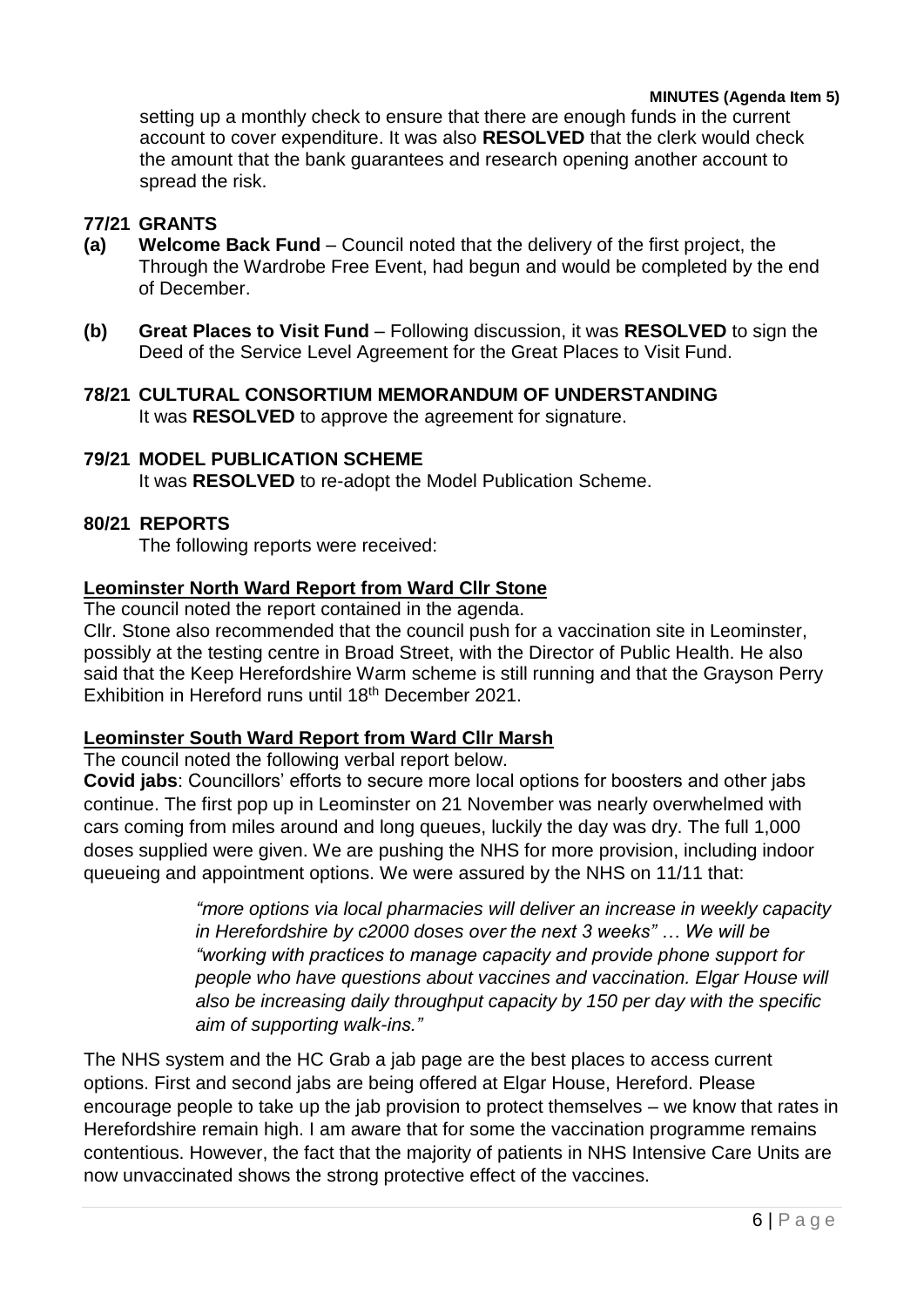**Events in Leominster**: The Christmas lights are now on and the tree looks festive already. We look forward to the outdoor and well-spaced Victorian Fair in Leominster on 11<sup>th</sup> December till 3pm. This includes the Farmers Market. Parking will be free that day. Outdoor Friday markets continue in Leominster, including one planned for Christmas Eve.

**There's a lot going on! To find out more and keep up to date** with developments its worth keeping an eye on the Herefordshire Council News page. Leominster News and the Hereford Times are also well worth a read - there have been regular good news stories about our town lately including Wetherspoon's loos winning an award!

**Supporting local businesses**: Herefordshire residents and visitors can benefit from exclusive discounts, deals and loyalty schemes, across the county, simply by downloading the LoyalFree app. The aim is to help support economic recovery in the county, by encouraging people to stay, shop and spend locally across our historic market towns and villages. The app is free to download and use and features a great range of deals and loyalty schemes with independent retailers across the county. The app also includes some fantastic trails, to encourage more people to get out and about in Herefordshire, including walking and cycling, art galleries, gardens, castles and even dog friendly coffee shops plus a local events section. Herefordshire Council has introduced the app, in partnership with award winning provider,

**Free mental health support as part of Covid recovery plan:** A new service delivered by Kooth offers free, anonymous and 24/7 digital mental health support with no referrals or thresholds to meet: see HC website's news section for more information. For anyone going through a challenging time, we would encourage you to seek support. Our team of experienced counsellors and wellbeing practitioners is here to help you when times are tough, and will be on hand to listen when you need to talk to someone.

One-on-one counselling sessions with fully qualified wellbeing practitioners are available 365 days a year, from midday to 10pm on weekdays, and from 6pm to 10pm on weekends and holidays. Sessions can be booked in advance or accessed via drop-in instant textbased chats. Qwell's users will also have access to an extensive range of self-care and psychoeducational materials, peer-to-peer support via moderated forums, and personal tools such as an online journal.

As part of the grant funding for its Covid-19 recovery plan, supporting economic recovery and improving wellbeing in the county, Herefordshire Council has commissioned Qwell, a new service that will provide free digital counselling and emotional support to adults aged 19 years and over.

The COVID-19 pandemic has had a widespread detrimental impact on health and wellbeing. The recent Herefordshire Community Wellbeing Survey 2021 revealed that 28% of respondents had reported high levels of anxiety with 33% admitting they were doing less exercise and 30% were sleeping less well than the previous year. In addition, 32% of people had experienced a drop in household income. With many adults reporting a significant decline in mental health, it is now more important than ever to ensure access to high quality digital mental health tools.

Qwell is delivered by Kooth - the UK's leading digital mental health and wellbeing platform and is accredited by the British Association of Psychotherapy and Counselling. The service will be available 24 hours a day, seven days a week. Access is via computer, tablet or smartphone - with no waiting lists or referrals necessary - enabling people to access care immediately and at a time that is convenient to them.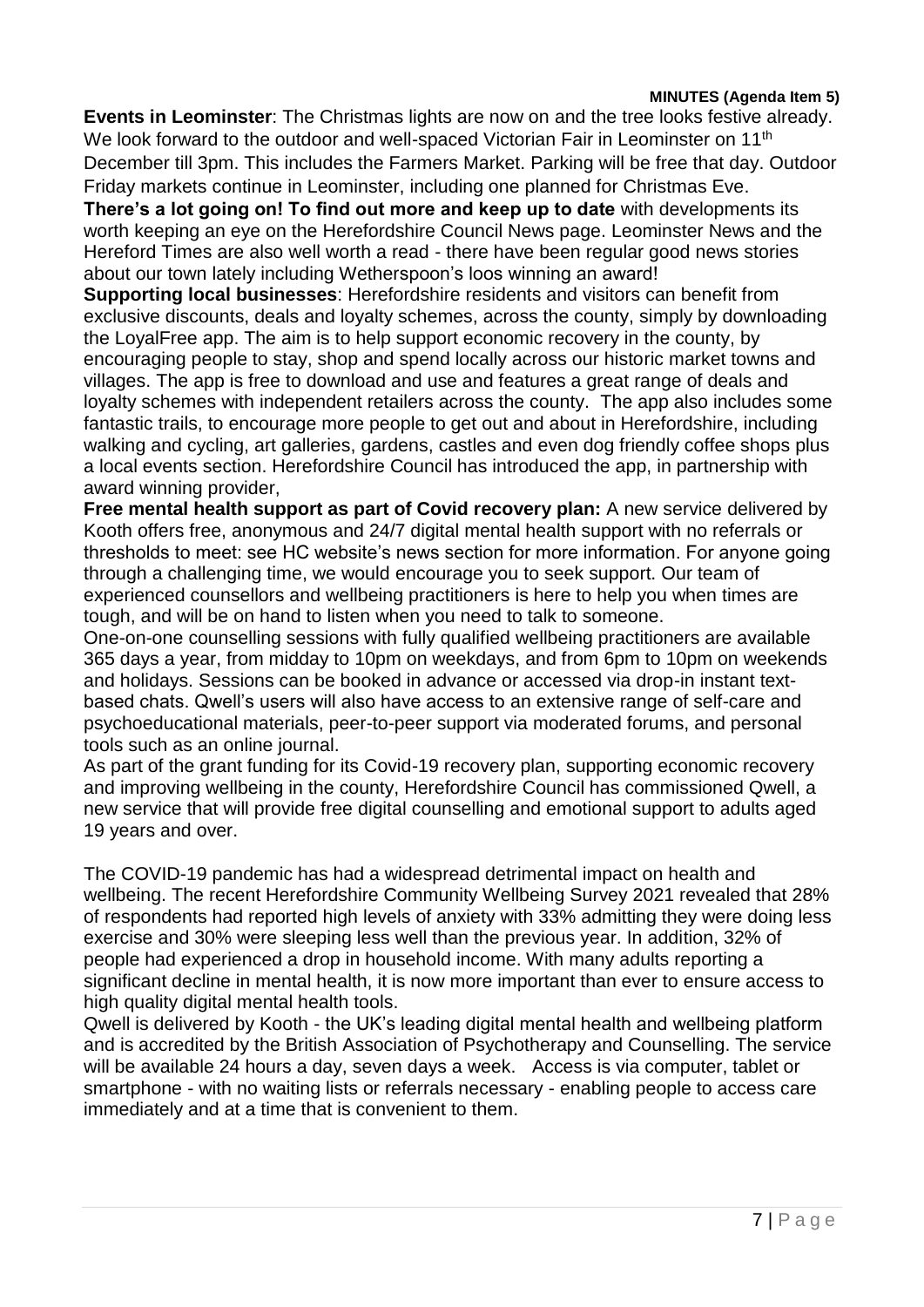**Council considers ambitious new recycling and waste plans:** Changes to the way we provide the county's recycling and waste collection and waste disposal services are on the way.

With tough new national environmental standards on the horizon, keeping things as they are now, is not an option. We received over 3,600 responses to our consultation earlier in the year. In response, 86 per cent said 'more needs to be done to reduce rubbish and increase recycling'; while 60 per cent accepted 'the need to change the current rubbish and recycling system'. Over half (56 per cent) of residents favour a separate food waste collection.

From late 2023, we are proposing an alternate three-weekly collection service: paper and card on week 1, plastic, cans and glass on week 2 and all other residual waste on week 3. There will be a new weekly food waste collection service and a fortnightly seasonal garden waste collection service.

As is currently the case, we will work with managing agents, resident's associations and people who live in flats to ensure they have a service that reflects their needs but provides maximum opportunities for them to recycle. For very large families, or for people with medical needs, we will continue to offer additional waste capacity as we do now. Cabinet have agreed to re-advertise the service to the industry. Cabinet have agreed to extend the present waste and recycling disposal contract for a further five years. Savings on the cost of this will help pay for the new collection service. The disposal contract extension will also secure immediate environmental benefits. These include a 95% reduction in the amount of waste sent to landfill from 20% to just 1% from April 2022, alongside steps to ensure all recycled materials can be audited and traced if being sent outside Europe.

Cllr. Marsh also informed the council about the Herefordshire Council pre-paid £15 card to be spent at local businesses.

# **Leominster West Ward Report from Ward Cllr Norman**

The council noted the report contained in the agenda.

#### **Leominster East Ward Report from Ward Cllr Bartlett**

The council noted the verbal report below.

October saw the welcome return to participating in Leominster's civic services. In October I was pleased to be able to join fellow councillors at the Ivington Harvest Festival Service. The church at Ivington looked lovely as always. To be on the covid safe side, we were unable to partake of the usual harvest lunch and auction, but there was still a fantastic range of cakes, preserves and local potatoes available for a small donation. Our Town Civic Service in the Priory Church was also a welcome return again this year.

In November the Polish Remembrance Service took place the Sunday before Remembrance Sunday, and both events were again well attended.

The Herefordshire Destination Business Improvement District ballot is being held in November 2021. Should the ballot be successful, the Business Improvement District (excluding Hereford City Centre, which has an existing Business Improvement District) will implement a 5-year business led programme to support the growth of the tourism and retail across Herefordshire. Tourism and hospitality is a critical part of our local economy in Leominster and a major part of our towns economy.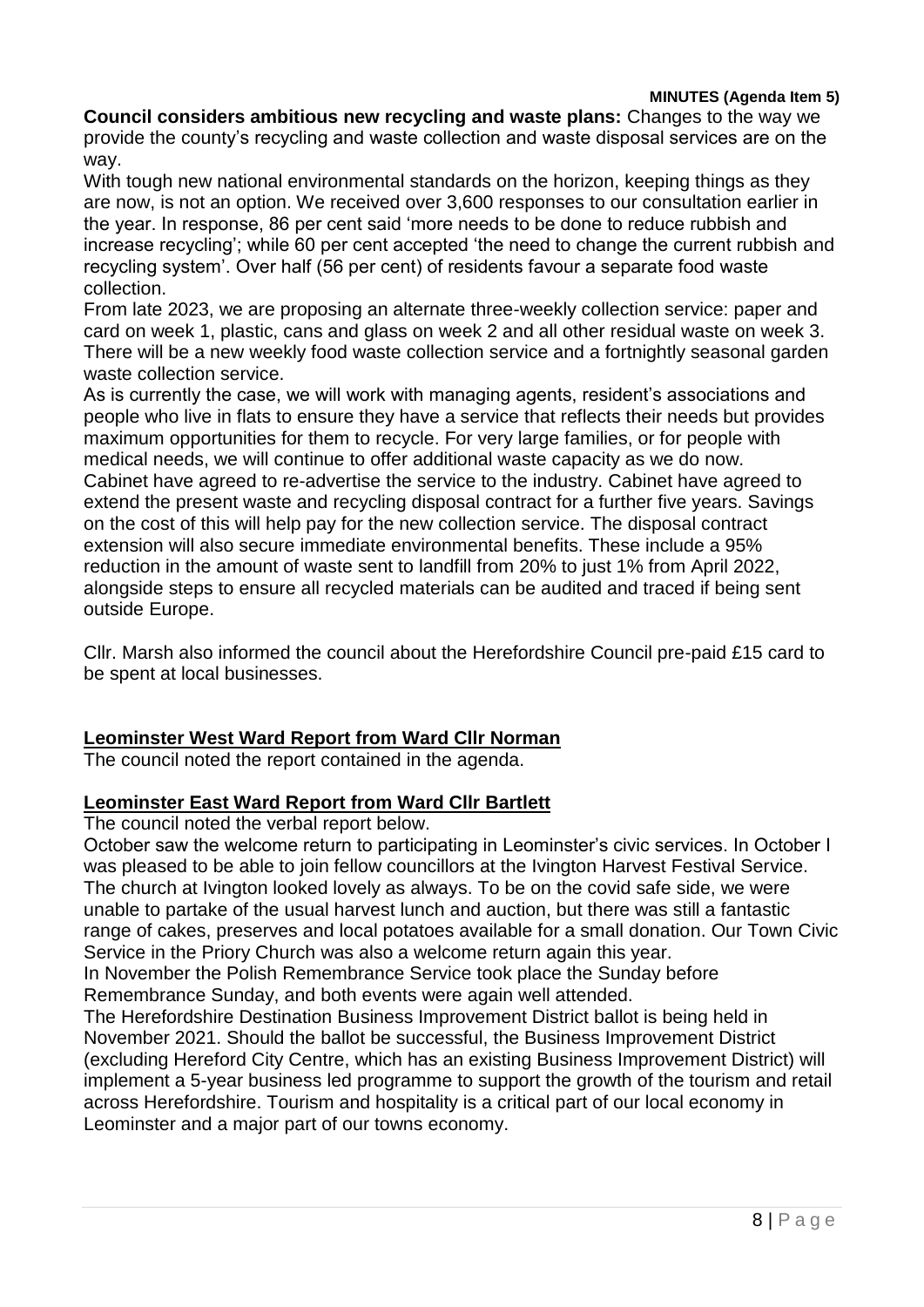Free swimming lessons at HALO pools during October and school half term were again a great success and fully subscribed. During the summer 5521 children enjoyed a free swim, with 1309 families attending and 1115 repeat visits, plus the adult swimming lessons continue to be a great success. In addition, over 3000 youths have signed up to the free gym membership at HALO for years 11, 12 and 13.

Keep Herefordshire Warm - This autumns energy price rises have added an additional worry for a lot of people trying to stay warm this winter. It is vital that people can afford to stay warm and healthy in their own homes. By phoning 0800 677 1432, a team of trained energy advisors at Keep Herefordshire Warm can offer free energy efficiency advice that ranges from simple changes you can make, to helping you access grants for insulation or heating. They may be able to help you reduce your energy bills, switch to a cheaper energy tariff or supplier, or offer a free home visit to advise on ways to save energy. More information on grants and advice can also be found on Herefordshire Councils website https://keepherefordshirewarm.co.uk/

A new digital Mental Health service has been launched in the county. The new service is delivered by Kooth and will be available 24 hours a day, seven days a week. Access is via computer, tablet or smartphone - with no waiting lists or referrals necessary - enabling people to access care immediately and at a time that is convenient to them. To find out more access their website - https://www.qwell.io/

The recent Herefordshire Community Wellbeing Survey 2021 revealed that 28% of respondents had reported high levels of anxiety with 33% admitting they were doing less exercise and 30% were sleeping less well than the previous year. In addition, 32% of people had experienced a drop in household income.

Herefordshire Christmas Holidays and Food Programme - This Christmas, Herefordshire's Holiday Activities and Food Programme (HAF) is offering free activities to the most vulnerable children in our local communities.

Parents and carers of a child aged between five and 16 and who is eligible for benefitsrelated free school meals, will be able to book up to 16 hours of free activities for their child to enjoy during the festive break.

Twelve providers have currently signed up to deliver the Christmas HAF programme, which means there are over 850 free places available and a wide range of exciting activities for children to choose from. Some of our activities will include provision for children with SEND or additional needs.

Every child that attends an activity session will receive a free nutritious meal.

Information about the Christmas HAF Programme is available on the Talk Community [website](http://www.talkcommunity.org/holidayactivities) and the online booking system will open on Monday 29 November.

This is your last chance to see Grayson Perry's The Vanity of Small Differences at Hereford Library. A fantastic opportunity to see A series of large scale tapestries created by one of the country's leading artists. It is well worth a visit, and at a modest £5 entry fee plus free buses on the weekend make this a much more widely affordable experience for people. The exhibition closes on Saturday 18<sup>th</sup> December.

# **81/21 MAYORAL APPOINTMENTS**

Council received the following appointments attended by the Mayor:

20th November 2021 Bromyard Christmas Light Switch-On 20th November 2021 Leominster Safer Neighbourhood Team meeting 26th November 2021 Stourport Christmas Illuminations Switch-On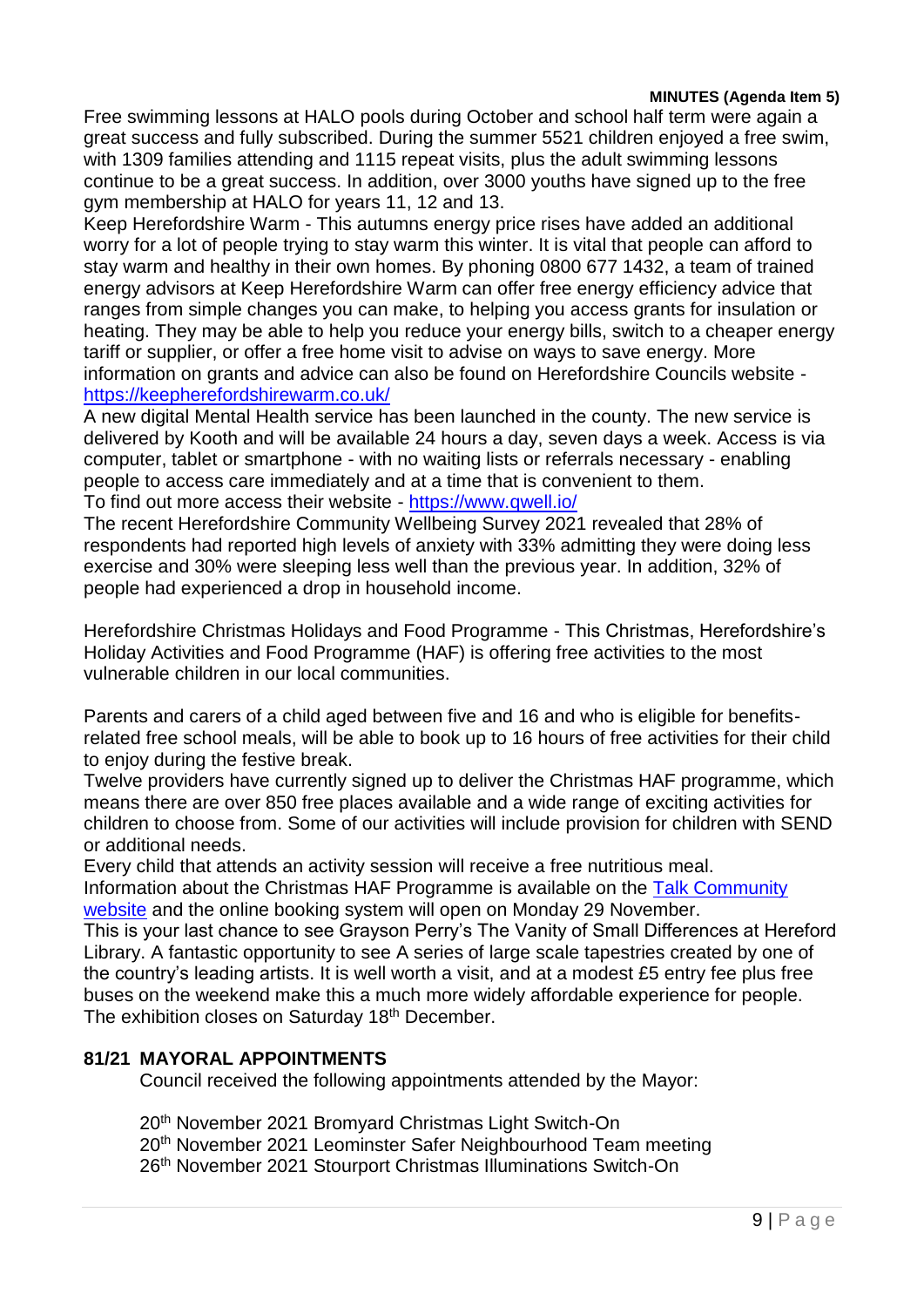Ward Cllr Stone, the member of the press and the members of the public left the meeting.

#### **82/21 CONFIDENTIAL ITEMS**

As certain items to be discussed included the consideration of exempt information, Full Council **RESOLVED** that, in accordance with Section 100A(4) of the Local Government Act 1972, the public be excluded during the discussion of the matters referred to in the items listed below, on the grounds that they would involve the likely disclosure of exempt information, as defined in the respective paragraph of Part 1 of Schedule 12A of the Act, and the public interest in maintaining the exemption outweighed the public interest in disclosing the information.

#### **(a) Staff Review –** Following discussion it was **RESOLVED** to action the recommendations of the staff review in respect of:

- Changes to the line management of some staff from January 2022;
- Adjustment of salary scales from April 2022;
- The recruitment of a freelance Business Project Officer from January 2022 to March 2022, funded by the Welcome Back Fund, supported by Herefordshire Council, to encourage people back to the High Street and support economic recovery in Herefordshire following the impact of COVID-19 pandemic.

#### **83/21 DATE OF NEXT MEETING**

Council noted that the next Town Council Meeting would be held on Monday 24<sup>th</sup> January 2022 commencing at 19:00 hours in the Council Chamber, 11 Corn Square, Leominster HR6 8YP.

There being no other business the Mayor thanked everyone for their attendance and closed the meeting at 20.54 hours.

**MAYOR:** DATE: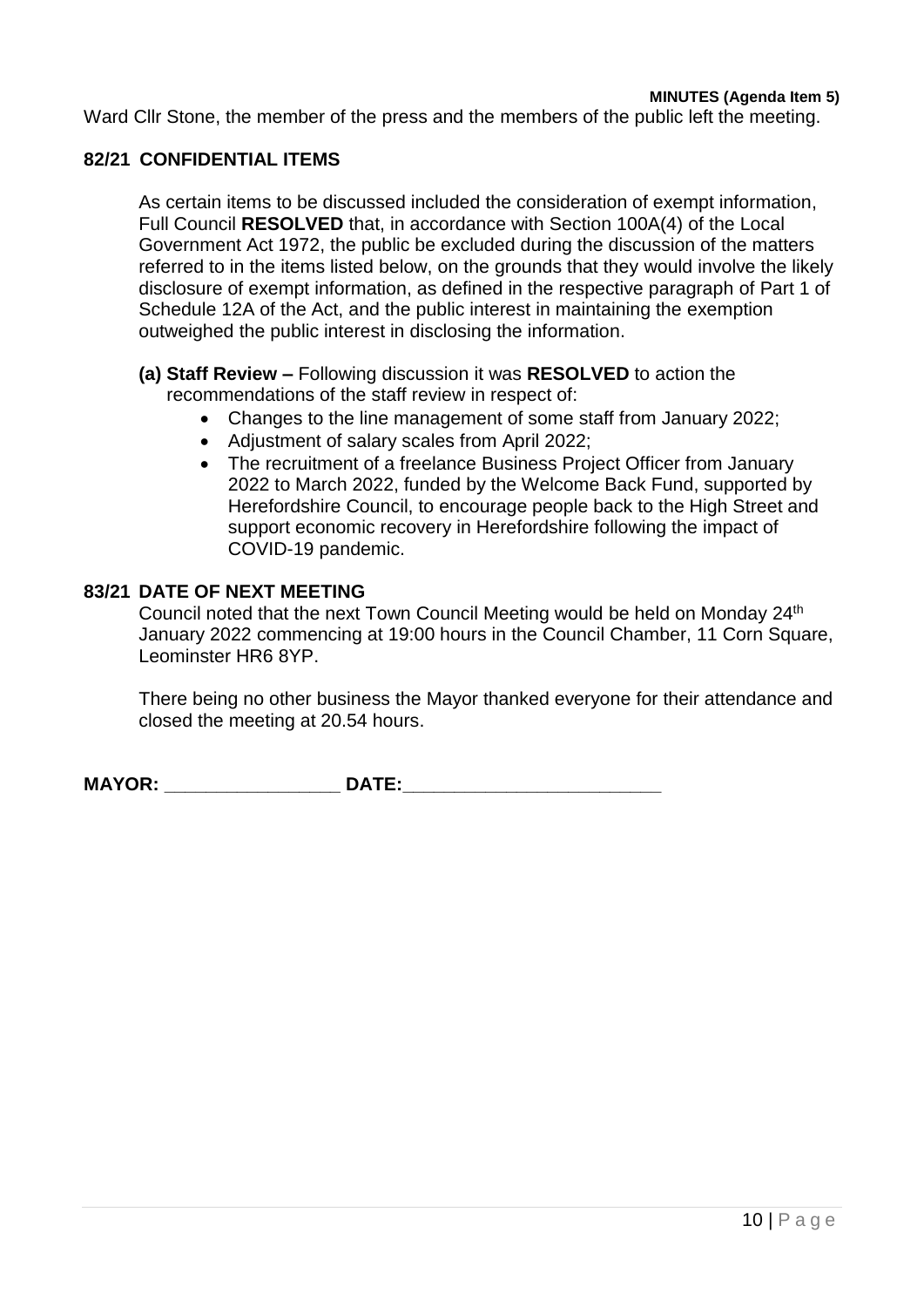# **LEOMINSTER TOWN COUNCIL**

# **Training and Development Policy**

**Responsibility**: Personnel Sub-Committee **Review Cycle:** Every two years, or earlier in the event of legislative changes **Date of Adoption/Resolution Number: Date of Review:**

# **TRAINING AND DEVELOPMENT POLICY FOR STAFF AND COUNCILLORS**

# 1. *Introduction*

1.1 The council recognises that training and development for staff and councillors is a major investment and vital to deliver effective and efficient value for money services. The council will seek to create a culture of continuing development for both staff and councillors. 1.2 The council will subscribe to the Herefordshire Association of Local Councils, The Society of Local Council Clerks (SLCC) and Ellis Whittam online training to ensure staff and councillors may attend their training.

# 2. *Policy Commitments*

2.1 The council commits to ensuring staff and councillors are trained to the highest standard to enable them to fulfil their duties and ensuring that they are kept up to date with new legislation.

2.2 To support this commitment, funds will be allocated in the annual budget to enable staff and councillors to attend appropriate training and conferences relevant to their office and a training log containing up to date records of training attendance will be kept.

# 3. *Training Plan*

3.1 The Town Clerk and the Office Manager will be responsible for determining and monitoring the needs of staff by way of an annual training needs assessment within the allocated budget.

3.2 The Personnel Sub- Committee (reporting to the Finance & General Purposes Committee) will be responsible for determining and monitoring the needs of councillors by way of a training needs assessment within the allocated budget.

3.3 The Town Clerk will provide the Personnel Committee with an annual training schedule in April for staff and June for councillors.

3.4 Records of all training of staff and councillors will be kept by the Town Clerk.

3.5 A training schedule will be drawn up by the Town Clerk. This schedule will be informed by training needs assessment, the annual appraisal system and the requirement to keep current valid qualifications updated. Particular consideration will be given to carrying out training locally possibly in liaison with other local councils and partner organisations. 3.6 All new councillors will receive an induction pack prepared by the Town Clerk and invited to attend an induction meeting with the clerk and Chair of the Council following the parish elections every four years or following co-option, where basic information relating to the council's organisation, operations and responsibilities will be provided. Re-elected councillors will be invited to this meeting.

3.7 Other circumstances may present the need for training for both staff and councillors: • legislative requirements or changes in legislation (e.g. first aid, fire safety, manual handling)

• changes in systems/processes of the council

• new or revised qualifications become available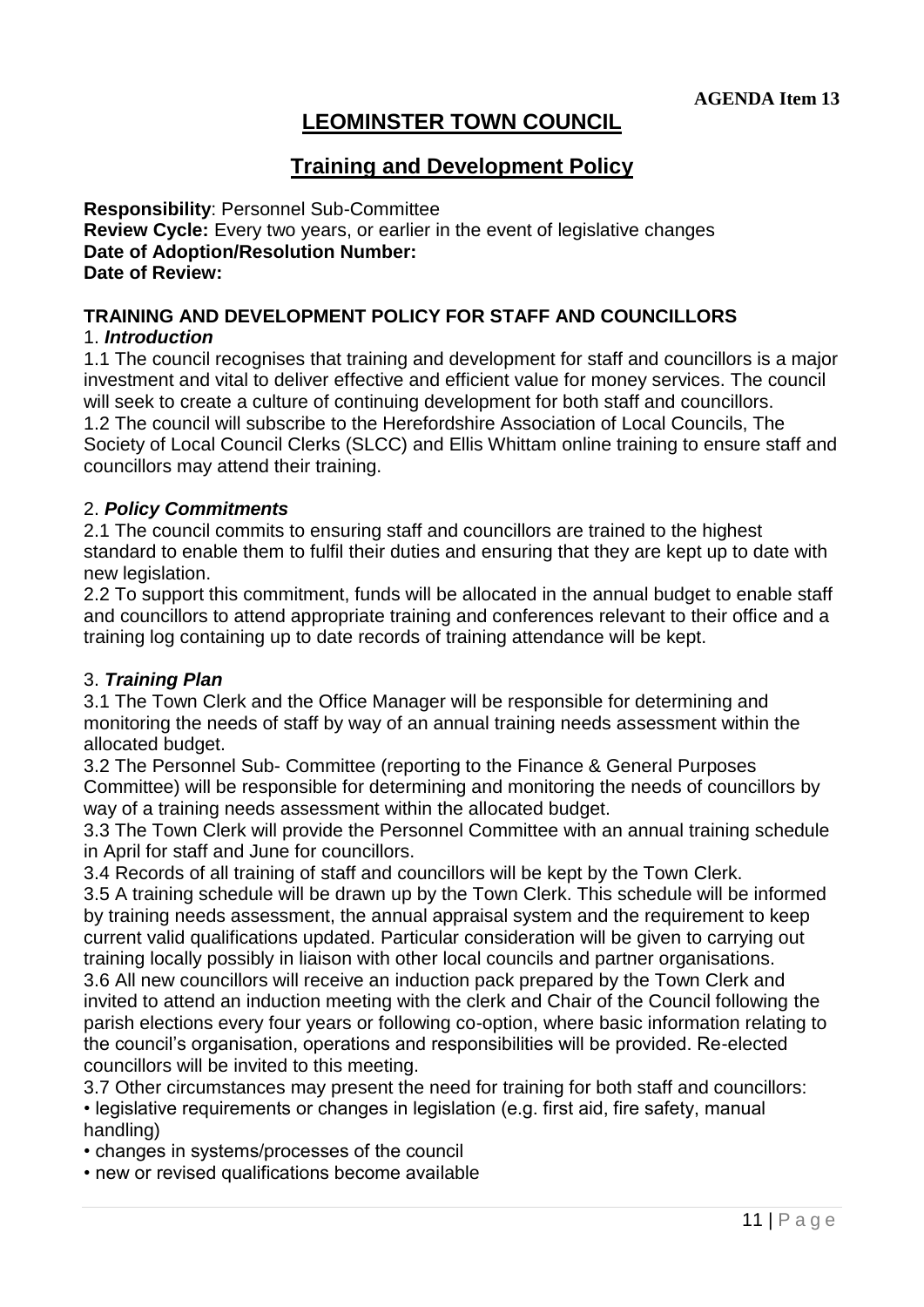- accidents
- professional error/code of conduct issues
- introduction of new equipment
- new working methods and practices
- complaints to Council
- request from a member of staff or councillor
- devolved services / delivery of new services.

# 4. *Professional Qualifications*

4.1 All staff members will be encouraged to pursue professional qualifications, such as the Introduction to Local Council Administration (ILCA) or the Certificate in Local Council Administration (CiLCA) or equivalent. It will be a requirement of the Town Clerk to hold the qualification, or commit to achieving it within eighteen months of appointment. Staff may also request role specific training.

4.2 The council will meet the financial cost of registering for and submitting the CiLCA portfolio. If a candidate is unsuccessful, the candidate will be responsible for the cost of any re-submission.

4.3 Additional higher level qualifications or specific qualifications relevant to the role will be discussed as part of the annual appraisal. The council may agree to meet the cost, or part thereof, of a qualification which will be of mutual benefit to both the council and staff member.

# 5. *Staff Personal Development*

5.1 The council recognises that training and development for staff often provides continuous professional development for the staff member, while enhancing specific skills. Training courses for personal development are motivational for staff members and consistently leads to improved performance in their current role.

5.2 Where there is clear benefit to the council, payment for any personal development training will be made by the council subject to available budget, and the staff member will be expected to use their new or improved skills in their existing role within the council. 5.3 In certain cases the Town Council may request reimbursement of costs should the employee leave within the year following the training course.

# 6. *Recording and Evaluation of Training*

6.1 As part of the Town Council's continuing commitment to training and development, Members and Staff are asked to provide feedback on the value and effectiveness of the training and development they undertake. This information will be used to assess and improve the training process.

6.2 Evaluation tools will be developed, which will allow each training and development activity to be evaluated against the following criteria: -

How the training and development will meet the needs of the individual, and the impact on the service users.

The degree of learning that will take place as a result of the training.

The impact of the training on individual performance.

How the training contributes to the achievements of the Council goals.

The number of Staff/Members who will gain from the training.

Whether the training should be provided externally or can be arranged in house.

6.3 Records of all training undertaken by Members and staff will be kept in Council files and requests for training should be made to the clerk or the Personnel Sub-Committee using Application Form below. All Members and staff are requested to complete a training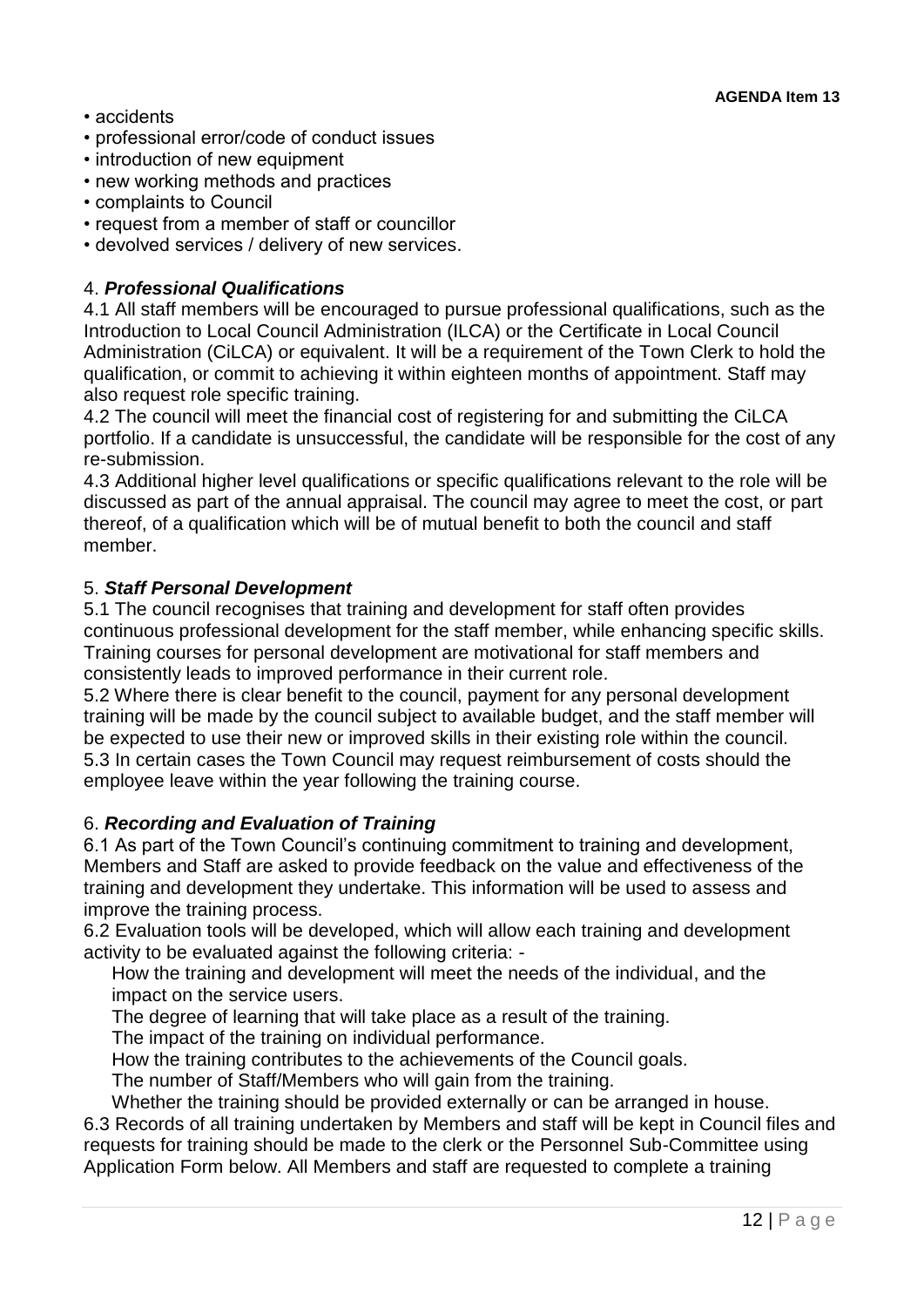#### **AGENDA Item 13**

evaluation form once the training has been completed (at the bottom of this document). The Town Clerk will evaluate all training in consultation with staff and Members and report on the outcome to the Personnel Sub- Committee.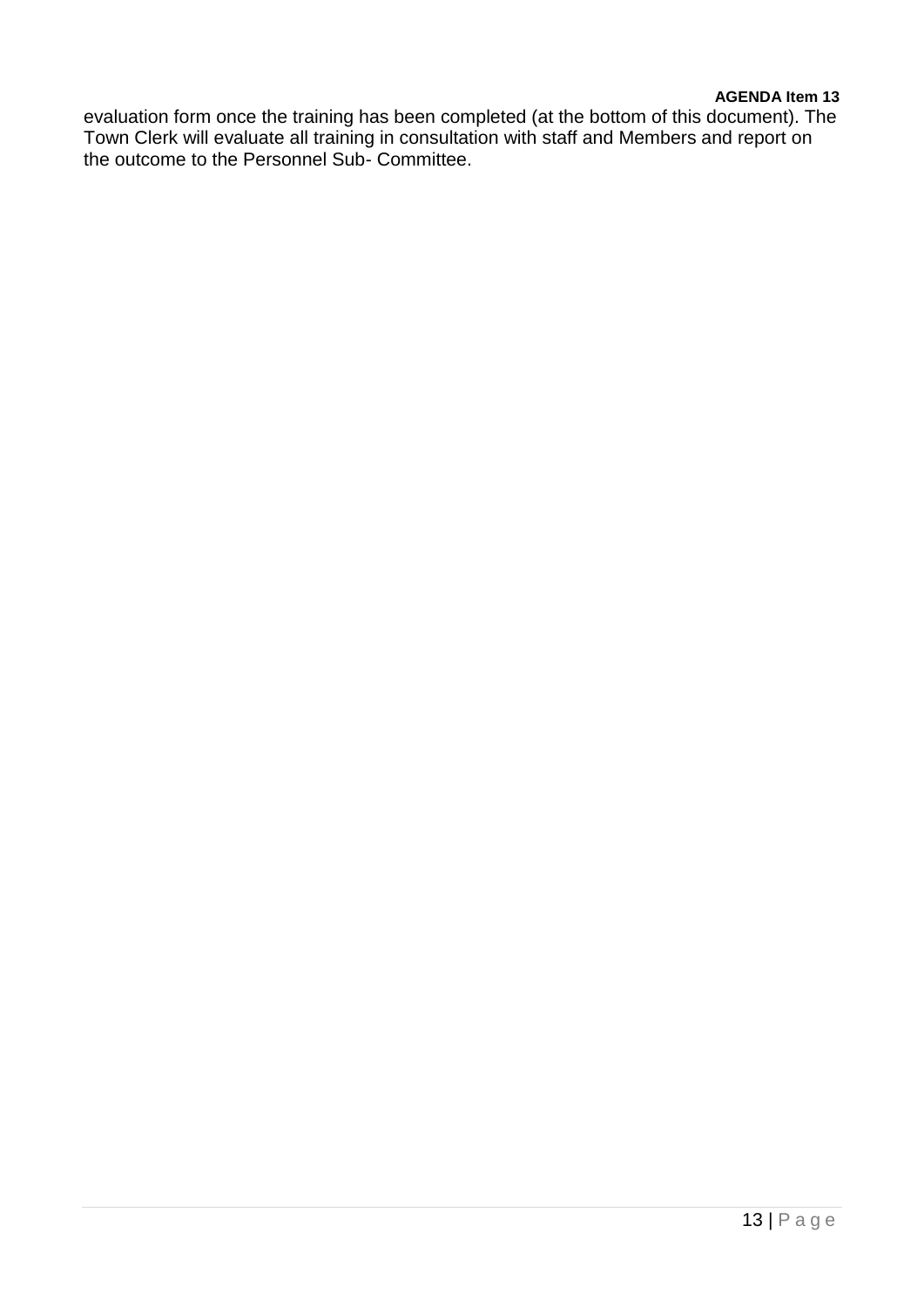# **Application for Training Form**

Applicant's name:

Job title:

Course title:

Training provider:

Date and Venue:

Other information:

Costs:

Course fees (external courses only):

Travelling (estimated costs – please fill in travel form supplied):

Approved by line manager:

Date:

Date Approved by Town Clerk:

The following course has been approved and booked/not been approved

Date: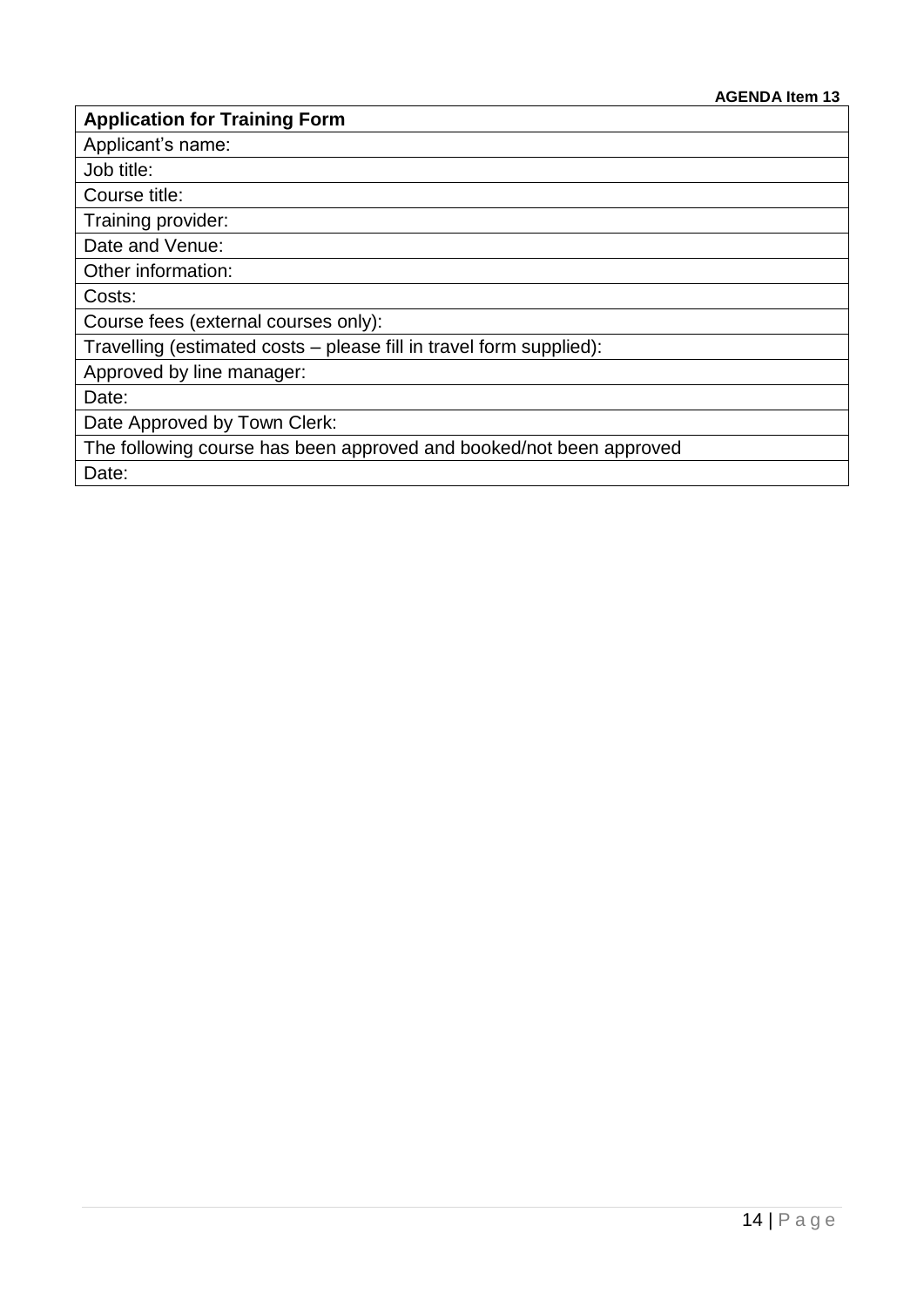# Training and Development Evaluation Form

Name: ……………………………………………………………………………. Job Title: ………………………………………………………………………….

- 1. Training activity:
- 2. Training provider:
- 3. Dates training undertaken and duration:
- 4. Expected objectives achieved:
- 5. Outcomes/observations regarding the training.
- 6. Follow up (What further action will now be taken?)

Reviewed by: ……………………………………………………………………. Date: …………………………………………………………………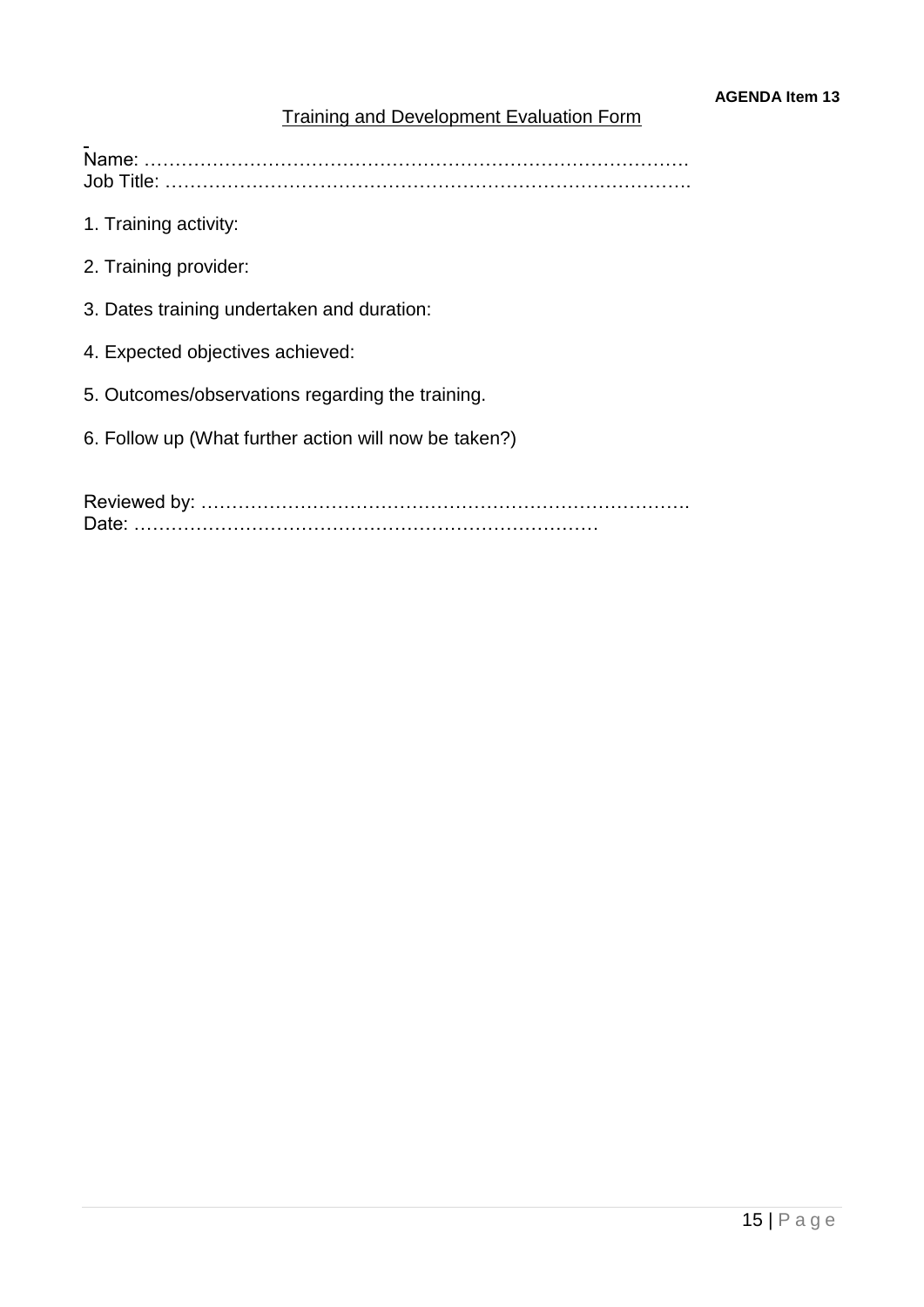#### **AGENDA Item 14 Ward Councillor report Leominster North & Rural January 2022**

#### **Balfour Beatty news**

Balfour Beatty report that during December they repaired 1,075 potholes across the county, cleaned 232 gullies, removed 53 fly tips and responded to 150 emergency call outs, mainly as a result of storms Arwen and Barra. There were 86 defects relating to fallen trees. The gritting teams have been busy recently but the relatively mild weather in most of December meant fewer gritting runs than usual.

The capital programme this year is based on drainage works rather than resurfacing but please continue to report potholes. There are issues about length of time and inconsistent filling of some and not others, but please do not assume that someone else will report them. Please go on the Herefordshire website and download the Pothole App or phone Balfour Beatty on 01432261800. An accurate location and post code or photo also helps and saves time.

Flooding blocked the C1055 at Stanley Bank between Kimbolton and Hamnish once again on January 2<sup>nd</sup>. I phoned the emergency number for warning signs as cars were getting stuck. Thankfully the flooding subsided after two days but this drainage problem, frequently reported is not going to go away. The C1055 was closed for 6 weeks due to flooding last February causing great local inconvenience.

The reactive teams seem to be keeping up with the workload so far but there is always a backlog by the end of winter. I continue to report any highway issues that arise in Leominster North to our locality steward.

#### **Covid update**

There was a significant rise in Covid cases in the county since Christmas driven by the Omicron variant, as has been seen nationally. Case rates in Herefordshire in the week up to January 8<sup>th</sup> were 1,268 per 100,000, a small decrease on the previous week but rates fluctuate all the time. The case rate in England for this period was 1,703 per 100,000. Hospital admissions have thankfully remained low but all hospitals are under huge pressure at this time of year.

On the plus side the vaccination roll-out in the county has continued to be very successful, a great tribute to the NHS, GP surgeries and all the volunteers. 87% have had their first dose of vaccine, 83% their second dose and 67% ( 118,000 people ) their third or booster jab. The UK figures are very similar but the boosters figure in Herefordshire is higher. The Government vaccination data now includes those aged 12 and over. Many residents took advantage of the vaccination clinics at Earl Mortimer College in Leominster before and after Christmas. The appointments system reduced queuing and it was also a walk-in centre. The self-isolation period for those with Covid can now end after 5 full days following two negative lateral flow tests.

The Council's new " Play Your Part " Covid safety campaign is reminding people to get boosted, test regularly, keep your distance, wear a mask and open windows There are encouraging signs in the most recent data, but no room for complacency. It is very good that schools and colleges are back and let's hope there will be less disruption to education in the next few months.

#### **Support for businesses**

A government package of support for hospitality and leisure businesses was announced before Christmas. Grants of £6,000 are being administered by the Council and payments to those who qualify started nearly two weeks ago There is also discretionary funding to support other businesses. Modest though this may sound it should help during the usually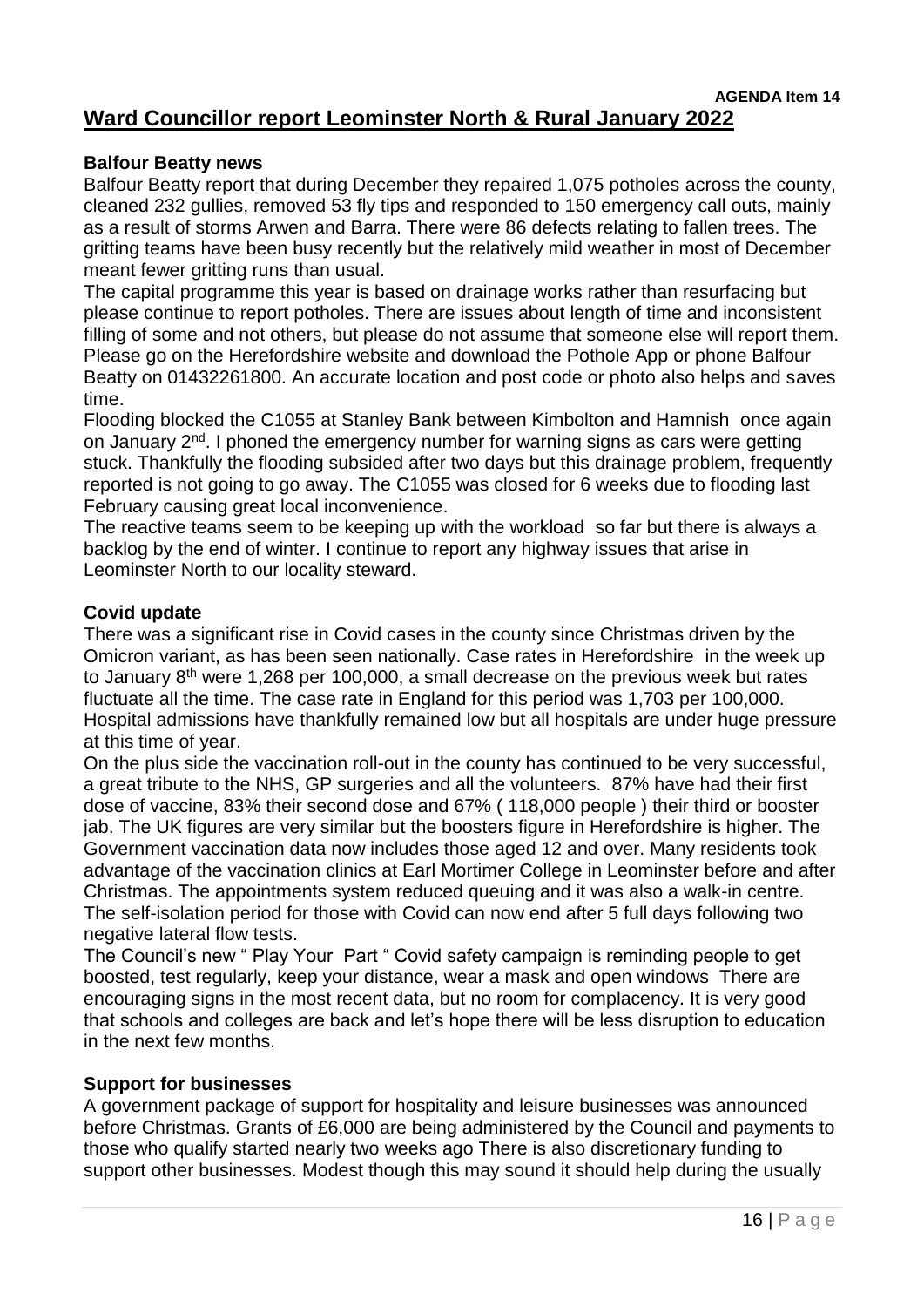#### **AGENDA Item 14**

quiet period in January and many businesses like pubs and restaurants were affected by cancelled bookings during the uncertain time before Christmas. Measures introduced during Covid allowing hospitality businesses to put up marquees on their own land without planning permission have been made permanent together with holding outdoor markets. Millions of pounds of government funding was distributed by the council to county businesses in Restart Grants in 2021.

# **Wye Valley Trust**

Some good news from Hereford County Hospital. The first patients were moved on December 22<sup>nd</sup> into three new wards in the hospital which signals the end of the 1940s hutted wards. The wards named after local hills, Ashgrove, Dinmore and Garway offer modern facilities which will be used for looking after frail and elderly patients. The new block includes a same day emergency care facility so patients can be assessed and discharged on the same day. This is very cheering at a time when the hospital is under pressure with the pandemic, other winter infections and A&E admissions.

#### **University news**

Hereford's newly opened NMITE (New Model Institute for Technology and Engineering) has welcomed students to the January 2022 Master's Degree in Integrated Engineering. NMITE is a success story for the county and began delivering courses in September last year at its Blackfriars Street campus. Work has begun on a second campus at Skylon Park. The Education Secretary Nadhim Zahawi noted that the institution "can be a model for other parts of the country ."This may only be a start but encouraging students to come to Herefordshire for Further Education and retain others already here should help provide a better skilled workforce in the future. Good for our local economy and our many businesses.

#### Finally,

I wish Ward Council colleagues, the Town Councillors and staff a happy, healthy and safe 2022. We have the four day Bank Holiday weekend to look forward to in June to mark The Queen's Platinum Jubilee and 60,000 trees have already been planted.

Councillor John Stone, Leominster North and Rural, 01584 711 227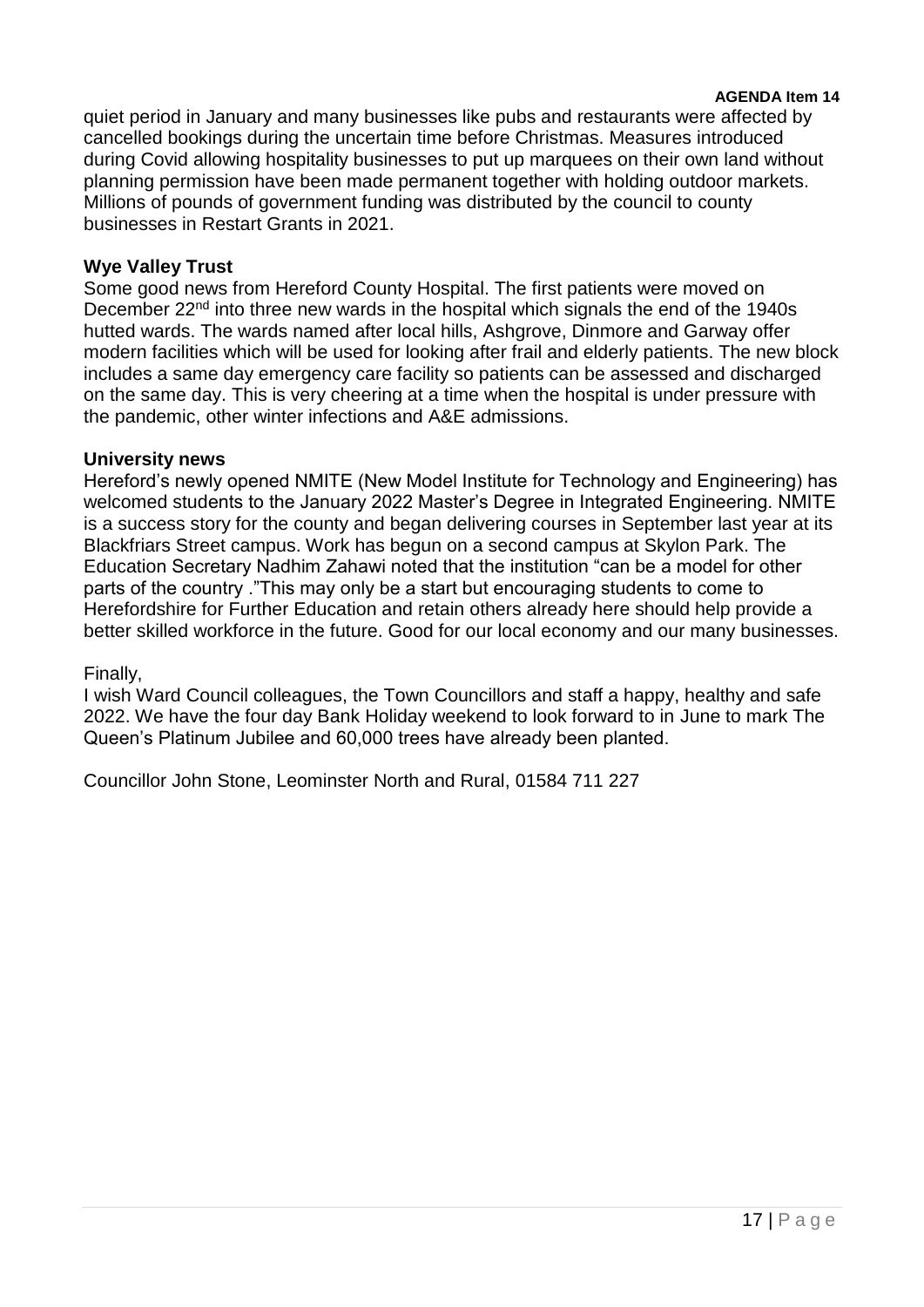#### **AGENDA Item 14 Leominster South Ward report January 2022 from Councillor Trish Marsh**

I'm glad to report several pieces of good news from Herefordshire Council. See our website for more information.

As part of the grant funding for its Covid-19 recovery plan, supporting economic recovery and improving wellbeing in the county, **the council has commissioned Qwell, a new service that will provide free digital counselling and emotional support.** 

Adults aged 19 years and over can access free, anonymous and 24/7 digital mental health support with no referrals or thresholds to meet. Those aged 11-18 year can access their own support via **[Kooth.com](https://www.kooth.com/)**.

This offer is in response to the recent Herefordshire Community Wellbeing Survey 2021, which revealed that 28% of our respondents had reported high levels of anxiety with 33% admitting they were doing less exercise and 30% were sleeping less well than the previous year. In addition, 32% of people had experienced a drop in household income.

# **Herefordshire Council has also invested in free online courses to help parents and carers better understand their children**

From dealing with the terrible twos to tips on potty training – parents and carers in Herefordshire are being offered free online support and guidance. Herefordshire Council has invested in three award winning online courses, provided by the Solihull Approach.

These courses are for people living in Herefordshire who want to understand their child better; need some help with sleeping, potty training and being dummy free; want to learn how to cope with the terrible 2s or teenage years; are pregnant or a parent to be and looking for some support to help them bond with their baby; a grandparent or carer needing help to understand the child in their care. To register for an online course visit Our Place [website](http://www.inourplace.co.uk/) and use the Herefordshire specific access code: APPLEHERE.

# **Covid jabs**

The dedicated team at the Earl Mortimer College vaccine pop up delivered 4697 Covid iabs in the last fortnight of 2021. What a blessing for the year end! I was pleased to get posters about this great offer out around the town.

Walk ups and book ins are still available in Hereford - you don't have to be registered with a GP or have an NHS number to access them. Recent data shows 86% of registered patients in our Primary Care area have received their booster**.**

# **Platinum Jubilee links**

The **Queens Green Canopy** tree planting initiative runs to the end of this year. Congratulations to LTC on their work with the Environment Agency to plant young trees in green areas around the town. I will be supporting efforts to refill vacant tree pits on our main streets to help filter polluted air, buffer dust and noise and lift our spirits.

# **River of Hope**

This forms an important part of the national [Platinum Pageant](https://www.platinumpageant.com/) on Sunday 5<sup>th</sup> June. Two hundred silk flags created by Primary and secondary school children will process down The Mall, like a moving river. The artwork for the flags will be focused on climate change and incorporate the children's messages for the future. Schools are invited to create a picture of their hopes and aspirations for the planet over the next 70 years. For more information and to register your school's interest to take part please go t[o](https://thamesfestivaltrust.org/river-of-hope/) [riverofhope.co.uk.](https://thamesfestivaltrust.org/river-of-hope/)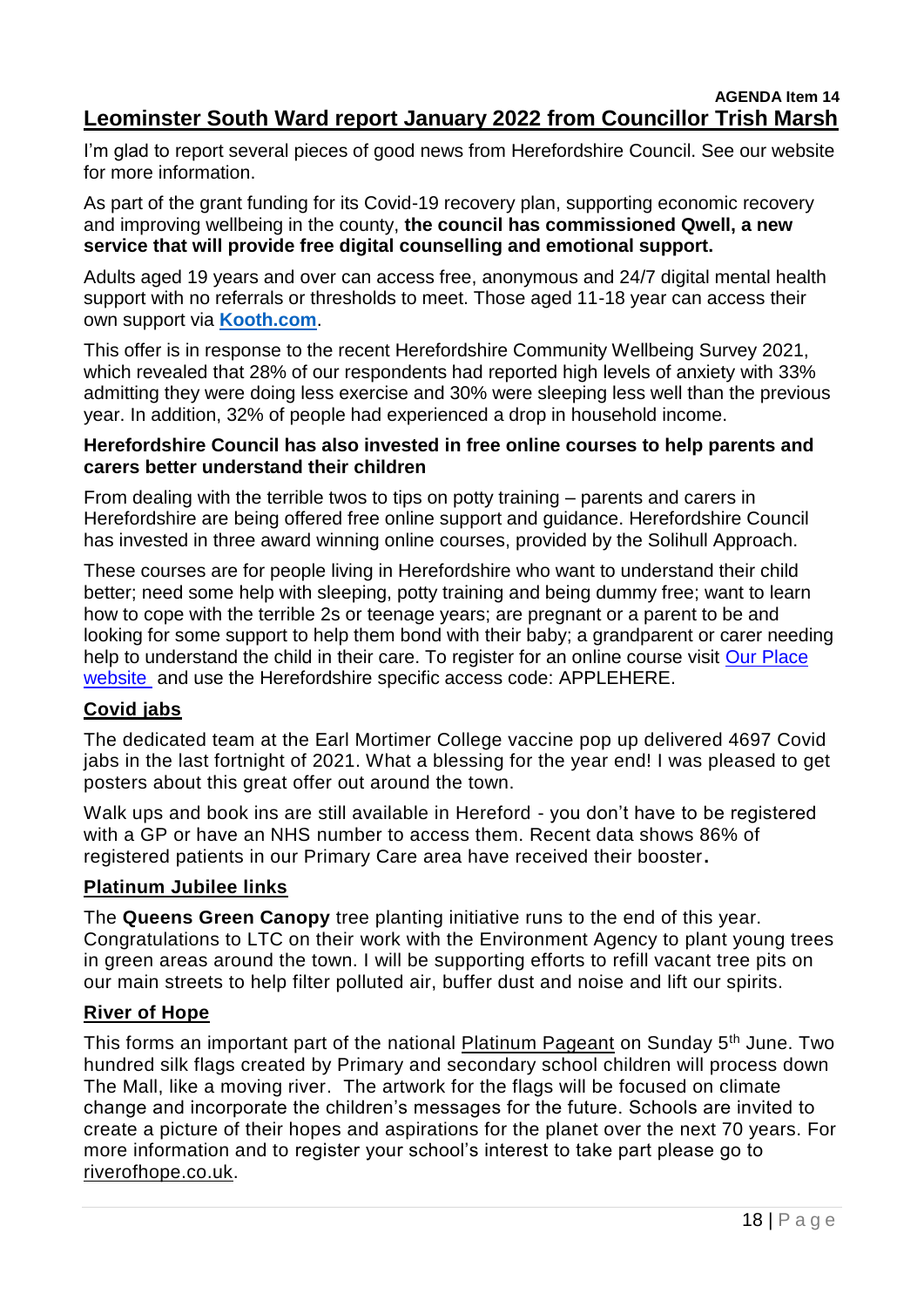#### **AGENDA Item 14**

In Herefordshire unfortunately a lot of hope is needed to imagine a good future for our iconic rivers. One ray of hope is the Campaign for the Protection of Rural England & Wales programme both sides of the border to recruit and train volunteer Citizen Scientists to sample water in both the Welsh and English Lugg, They are working closely with the Environment Agency and [Cardiff University School of Earth and Environmental](https://www.cardiff.ac.uk/earth-environmental-sciences)  [Sciences,](https://www.cardiff.ac.uk/earth-environmental-sciences) who are offering advice, training and support to initiatives throughout the Wye catchment in both England and Wales. CPRW is providing open access mapping water quality features for the Wye catchment throughout Herefordshire and Powys to share what is happening to their local rivers and streams.

The volunteers monitor phosphates, nitrates, temperature, electrical conductivity and turbidity with photos at fixed points up to twice a week throughout the catchment and recording these on a common [Epicollect5 data-base,](https://five.epicollect.net/) together with the FOUW, CPRE, Wye and Usk Foundation, Wye Salmon association and others. They aim to collect data for at least a year and use local people-power to provide an evidence base for turning around our failing rivers.

For us the 'River of Hope' theme is a hope that this work will provide fresh impetus to action, including stricter controls on manure spreading, stricter enforcement of pollution incidents and other work to improve the water quality so the rivers can revive and construction recommence. Herefordshire Council is a very active player in this work.

#### **Citizen involvement**

I'm impressed that residents engaged so actively with planning application P213943/O on the area between Westcroft and Morrisons. There are well over 200 responses on the planning website and these will play an important role in determining the application. I am also relieved the developer eventually provided two consultation Zooms after repeated requests from LTC and myself.

Anyone can avoid unwanted shocks by signing up to receive planning alerts in their area in good time: go to the HC website [Herefordshire Council planning alerts](http://www.herefordshire.gov.uk/council/sign-alerts)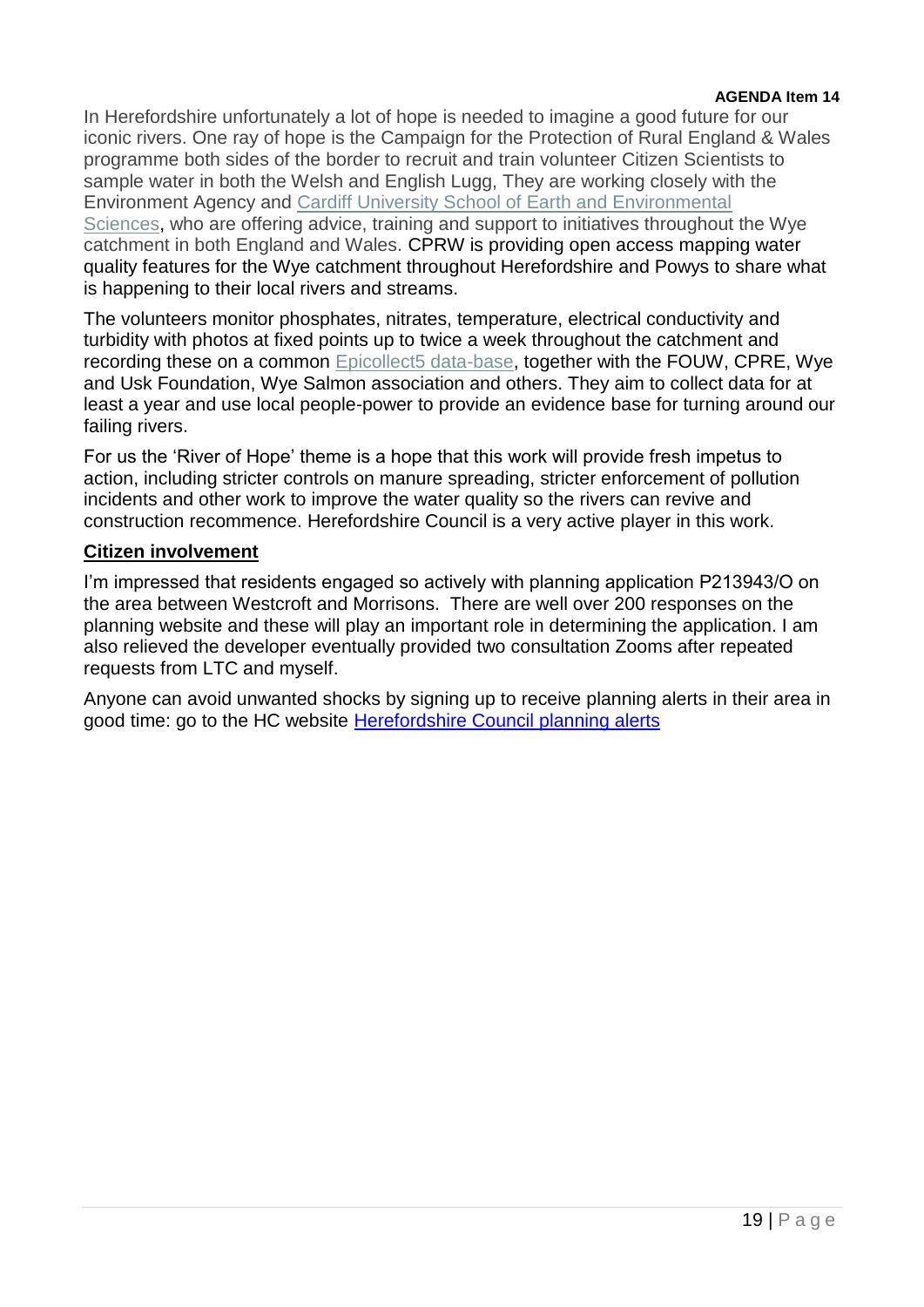# **January Ward Report from Councillor Felicity Norman**

A Happy New Year to everyone, which we all hope will be rather better than the last one. I hope that your Christmas plans were not too disrupted by the growing spread of the new variant Omicron, and that you managed to enjoy the holidays.

Our (fairly) new Chief Executive has continued with his reorganisation of senior staff. We will have new directors in each of the main directorates, Children and Families, Community Wellbeing, and Economy and Environment by the end of the month, and further changes have also taken place at all levels. This is intended to lead to a far more corporate approach, with officers working more closely together across the different directorates and recognising shared responsibilities.

The first of a number of planned meetings of our Citizens Assembly on Climate Change has just taken place. 48 people from all parts of the community have been selected to take part, and they will be intensively briefed by experts on all aspects of the climate challenge we face. They will then be invited to debate the issues and make recommendations for positive and effective local action.

Work on the Children's Improvement Plan is ongoing, in partnership with representatives from the Department of Education, and Council gets regular briefings on the progress being made. An important part of getting things right depends on listening to children and hearing about their experiences, especially from children in care. A children and young people's quality of life survey was carried out during the summer, which has provided valuable information about the things that matter to them, that worry or concern them, or affect their wellbeing at home, school or in the community.

There has been strong support for our plans to welcome Afghan refugees in Herefordshire. Some have already arrived and we hope that about 50 refugees will be settled by the end of the month, in homes that have been found for them in Hereford and in Ledbury. More families are expected later in the year and Council officers, together with local support groups, are helping these families, who have had hugely stressful and traumatic experiences, to adapt to life in the county.

Herefordshire Council's planning performance has been much criticised over the last few years, partly as a result of staff shortages, a lack of expertise and the impact of Covid. The department is undergoing an overhaul, and is benefitting from additional staffing. It is hoped this will address the serious backlog of cases which are expected to have been dealt with by the end of March.

The moratorium on development in North Herefordshire is still in place, as phosphate levels in the River Lugg are still well above the legal limits, a situation that is hugely frustrating for local developers, and is delaying many local planning applications. Plans for WET systems (reed bed filters) to reduce the pollution from sewage outlets are making progress, but the bigger source of pollution (70%) comes from farming and this is proving far more difficult to deal with.

The first public consultations on the Core Strategy update will take place from 17 January to 28 February, and all Parish and Town councils are encouraged to participate, consulting as widely as possible within the community and among those who have taken an interest in the local Neighbourhood Plan.

A big thank you to our dedicated town council staff for year round efforts, and especially recently for their brilliant presentation of the annual 'Through the Wardrobe' event. A winner all round!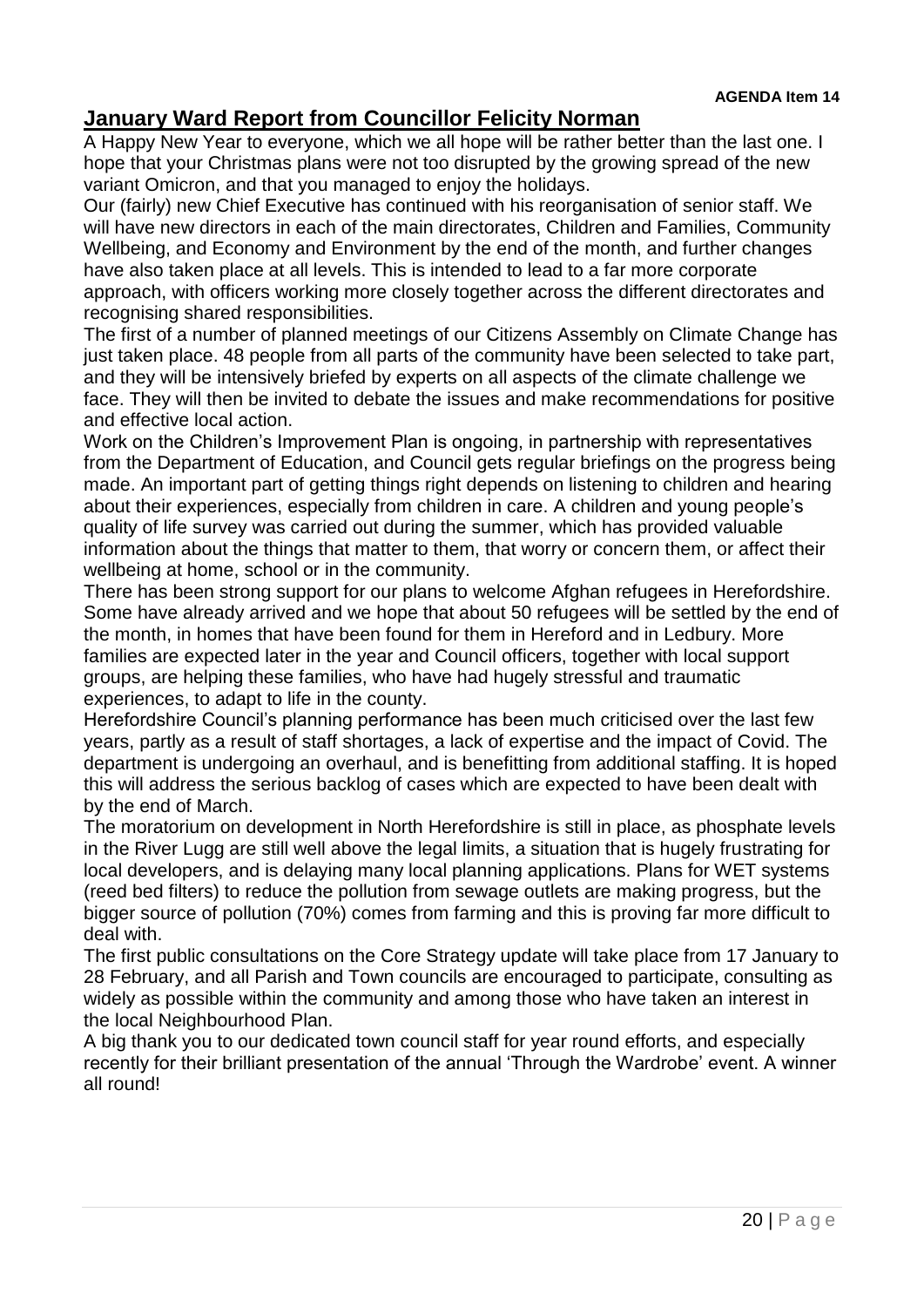#### **AGENDA Item 14 Cllr Jenny Bartlett Leominster East Ward Members Report January 2022**

It was great to see the CCG, GP's and volunteers at Earl Mortimer through December

administering covid boosters to everyone who needed them.

The Herefordshire Destination Bid ballot in November has returned a resounding 85% plus yes vote, and the Business Improvement Team will now implement a 5-year business led programme, to invest up to £2.85 million in the growth and support of the tourism and retail sectors across Herefordshire. Please do encourage businesses to get involved, this is a business led partnership project. Further information can be found on the website [Herefordshire County Bid](https://herefordshirecountybid.co.uk/)

There is still time to apply by 31<sup>st</sup> January for a Shop Local Pre-paid card if you have not already got one. So far the take up on this scheme has been very good. Another great way of supporting local businesses in the town and wider county. All the details can be found on the website - [Herefordshire Shop Local](https://www.herefordshire.gov.uk/business-1/shop-local)

More good news for our market towns is the Great Places to Visit fund which has allocated £110K to each of the market towns for enhancements to improve experience for visitors and residents. Thanks to the efforts of the town council working group, Leominster has a great range of projects from trees to public toilets that will be funded by this money.

There will be some additional Hospitality & Leisure grants available soon for a one-off grant of up to £6,000. A further top up to the Additional Restrictions Grant allocations to Local Authorities for discretionary schemes has also been made, primarily to help those not supported through the nationally defined hospitality and leisure grant. Finance and Economic Development officers are working to get both of the new schemes up and running as soon as possible.

The first Citizens Assembly is being held in January where the independently selected and representative group of 48 people from across Herefordshire will learn about climate-related issues, discuss them with one another, and then make recommendations about what should happen and how things should change. To find out more and to follow the progress and recorded sessions from the Climate Assembly please visit: [Herefordshire Citizens'](https://www.herefordshire.gov.uk/citizensassembly)  [Climate Assembly](https://www.herefordshire.gov.uk/citizensassembly)

Monday January  $17<sup>th</sup>$  is 'blue Monday' this year, an annual reminder that we can all get a bit low at this colder time of the year. Please continue to remind young people and adults in your area that [Kooth.com](https://www.kooth.com/) for 11-18 year olds and [Qwell.io](https://www.qwell.io/) for 18+ young adults and adults are available 24/7 for wellbeing support and advice from professionals as well as premoderated peer support.

With the worrying rise in energy bills to contend with at the moment it is worth reminding everyone that Keep Herefordshire Warm is still running. It is vital that people can afford to stay warm and healthy in their own homes. By phoning 0800 677 1432, a team of trained energy advisors at Keep Herefordshire Warm can offer free energy efficiency advice that ranges from simple changes you can make to helping you access grants for insulation or